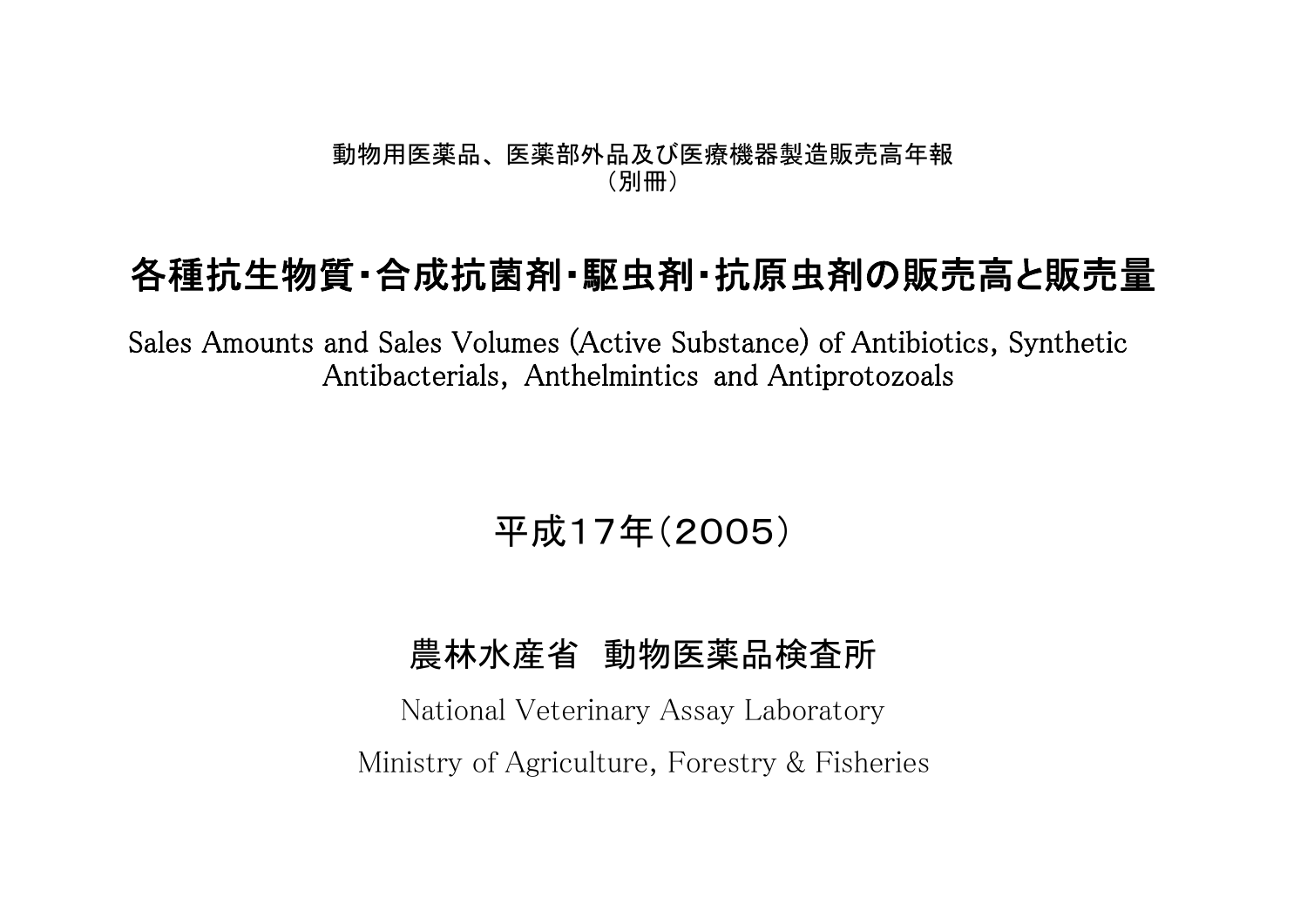## 各種抗生物質・合成抗菌剤・駆虫剤・抗原虫剤の販売高と販売量

Sales Amounts anSales Amounts and Sales Volumes (Active Substance) of Antibiotics, Synthetic Antibacterials, Anthelmintics and Antiprotozoals

| H17         |                         |                        |                                |                                 |                                    |                                                                   |                       |                     |            |          | Estimated Percentages of Sales for Each Animals Species | 対象動物別推定割合 (%) |                |                                   |                                   |                           |               |
|-------------|-------------------------|------------------------|--------------------------------|---------------------------------|------------------------------------|-------------------------------------------------------------------|-----------------------|---------------------|------------|----------|---------------------------------------------------------|---------------|----------------|-----------------------------------|-----------------------------------|---------------------------|---------------|
|             | 系統名<br>Class            | 区分<br>Active substance |                                | 投与経路<br>Route of administration | (千円)<br>Sales amount<br>$(*1,000)$ | 販売高金額 原末換算量<br>(Kg)<br>Amount of pure<br>active substance<br>(Kg) | 肉用牛<br>Beef<br>Cattle | 乳用牛<br>Dairy<br>Cow | 馬<br>Horse | 豚<br>Pig | 肉用鶏<br>Broiler                                          | 採卵鶏<br>Layer  | 犬・猫<br>Dog/Cat | 水産用<br>(淡水)<br>Fish<br>Freshwater | 水産用<br>(海水)<br>Fish<br>(Seawater) | 観賞魚<br>Ornamental<br>Fish | その他<br>Others |
| 抗生物質        | アミノグリコシド系               | 塩酸スペクチノマイシン            | Spectinomycin HCI              | 経口 Oral                         | 15,669                             | 343.5                                                             |                       |                     |            |          | 100                                                     |               |                |                                   |                                   |                           |               |
| Antibiotics | Aminoglycosides         |                        |                                | 成分·計 Total                      | 15.669                             | 343.5                                                             |                       |                     |            |          |                                                         |               |                |                                   |                                   |                           |               |
|             |                         | 硫酸アプラマイシン              | Apramycin sulfate              | 経口 Oral                         | $\mathbf{0}$                       | $\mathbf 0$                                                       |                       |                     |            |          |                                                         |               |                |                                   |                                   |                           |               |
|             |                         |                        |                                | 成分·計 Total                      | $\pmb{0}$                          | $\mathbf 0$                                                       |                       |                     |            |          |                                                         |               |                |                                   |                                   |                           |               |
|             |                         | 硫酸カナマイシン               | Kanamycin sulfate              | 経口 Oral                         | 45,407                             | 5,939.4                                                           |                       |                     |            | 50       | 20                                                      | 30            |                |                                   |                                   |                           |               |
|             |                         |                        |                                | 注射 Injection                    | 395,239                            | 5,450.0                                                           | 13.5                  | 16.1                |            | 60.7     | 6.3                                                     | 3.3           |                |                                   |                                   |                           |               |
|             |                         |                        |                                | 注入·挿入 Infusion                  | 223,154                            | 291.6                                                             |                       | 100                 |            |          |                                                         |               |                |                                   |                                   |                           |               |
|             |                         |                        |                                | その他 Others                      | 45,732                             | 317.7                                                             | 6.0                   | 4.0                 |            | 90.0     |                                                         |               |                |                                   |                                   |                           |               |
|             |                         |                        |                                | 成分·計 Total                      | 709,532                            | 11,998.7                                                          |                       |                     |            |          |                                                         |               |                |                                   |                                   |                           |               |
|             |                         | 硫酸ゲンタマイシン              | Gentamicin sulfate             | 経口 Oral                         | 80,207                             | 20.4                                                              | 35.1                  | 28.1                |            | 36.8     |                                                         |               |                |                                   |                                   |                           |               |
|             |                         |                        |                                | 注射 Injection                    | 19,568                             | 4.9                                                               |                       |                     |            |          |                                                         |               | 100            |                                   |                                   |                           |               |
|             |                         |                        |                                | その他 Others                      | 4,861                              | 0.3                                                               |                       |                     |            |          |                                                         |               | 100            |                                   |                                   |                           |               |
|             |                         |                        |                                | 成分·計 Total                      | 104,636                            | 25.7                                                              |                       |                     |            |          |                                                         |               |                |                                   |                                   |                           |               |
|             |                         | 硫酸ジヒドロストレプトマイシン        | Dihydrostreptomycin<br>sulfate | 注射 Injection                    | 185,178                            | 4890.5                                                            | 32.2                  | 49.2                | 5.4        | 4.8      | 0.3                                                     |               | 8.1            |                                   |                                   |                           |               |
|             |                         |                        |                                | 注入·挿入 Infusion                  | 203,535                            | 903.6                                                             | 0.1                   | 99.8                | 0.02       | 0.08     |                                                         |               |                |                                   |                                   |                           |               |
|             |                         |                        |                                | 成分·計 Total                      | 388,713                            | 5794.1                                                            |                       |                     |            |          |                                                         |               |                |                                   |                                   |                           |               |
|             |                         | 硫酸ストレプトマイシン            | Streptomycin sulfate           | 経口 Oral                         | 185,510                            | 30,818.4                                                          | 0.3                   | 0.3                 |            | 77.1     | 12.4                                                    | 9.9           |                |                                   |                                   |                           |               |
|             |                         |                        |                                | 成分·計 Total                      | 185,510                            | 30,818.4                                                          |                       |                     |            |          |                                                         |               |                |                                   |                                   |                           |               |
|             |                         | 硫酸フラジオマイシン             | Fradiomycin sulfate            | 経口 Oral                         | 67,698                             | 3,478.9                                                           | $1.0$                 | 1.5                 |            | 52.1     | 27.9                                                    | 17.6          |                |                                   |                                   |                           |               |
|             |                         |                        |                                | 注入·挿入 Infusion                  | 15,095                             | 48.5                                                              |                       | 100                 |            |          |                                                         |               |                |                                   |                                   |                           |               |
|             |                         |                        |                                | 経皮 Cutaneous                    | 119,208                            | 6.5                                                               |                       |                     |            |          |                                                         |               | 100            |                                   |                                   |                           |               |
|             |                         |                        |                                | 成分·計 Total                      | 202,001                            | 3,534.0                                                           |                       |                     |            |          |                                                         |               |                |                                   |                                   |                           |               |
|             |                         |                        | 系統名·計 Class Total              |                                 | 1,606,061                          | 52,514                                                            |                       |                     |            |          |                                                         |               |                |                                   |                                   |                           |               |
|             | セフェム系<br>Cephalosporins | セファゾリン                 | Cefazolin                      | 注入·挿入 Infusion                  | 419,196                            | 659.4                                                             |                       | 100                 |            |          |                                                         |               |                |                                   |                                   |                           |               |
|             |                         |                        |                                | 成分·計 Total                      | 419,196                            | 659.4                                                             |                       |                     |            |          |                                                         |               |                |                                   |                                   |                           |               |
|             |                         | セファゾリンナトリウム            | Cefazolin sodium               | 注射 Injection                    | 94,397                             | 508.6                                                             | 43.7                  | 56.3                |            |          |                                                         |               |                |                                   |                                   |                           |               |
|             |                         |                        |                                | 成分·計 Total                      | 94,397                             | 508.6                                                             |                       |                     |            |          |                                                         |               |                |                                   |                                   |                           |               |
|             |                         | セファゾリンナトリウム水和物         | Cefazolin sodium<br>hydrate    | 注射 Injection                    | 40,341                             | 301.8                                                             |                       | 100                 |            |          |                                                         |               |                |                                   |                                   |                           |               |
|             |                         |                        |                                | 成分·計 Total                      | 40,341                             | 301.8                                                             |                       |                     |            |          |                                                         |               |                |                                   |                                   |                           |               |
|             |                         | セファピリンナトリウム            | Cefapirin sodium               | 注入·挿入 Infusion                  | 62,940                             | 64.5                                                              |                       | 100                 |            |          |                                                         |               |                |                                   |                                   |                           |               |
|             |                         |                        |                                | 成分·計 Total                      | 62,940                             | 64.5                                                              |                       |                     |            |          |                                                         |               |                |                                   |                                   |                           |               |
|             |                         | セファピリンベンザチン            | Cephapirin benzathine          | 注入·挿入 Infusion                  | 32,012                             | 39.0                                                              |                       | 100                 |            |          |                                                         |               |                |                                   |                                   |                           |               |
|             |                         |                        |                                | 成分·計 Total                      | 32.012                             | 39.0                                                              |                       |                     |            |          |                                                         |               |                |                                   |                                   |                           |               |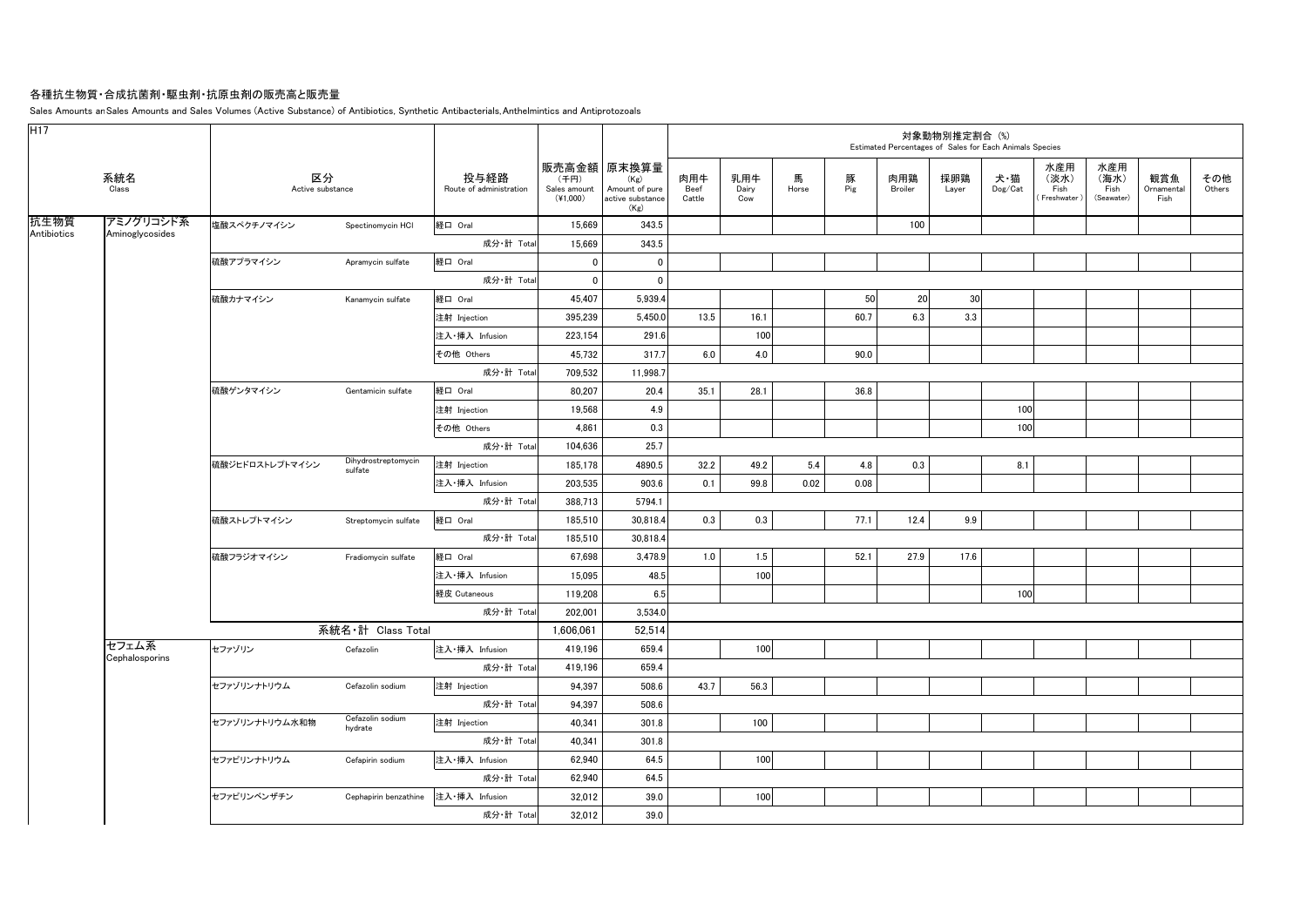| H <sub>17</sub> |                            |                                                     |                       |                                 |                                  |                                                                   |                       |                     |            |          | Estimated Percentages of Sales for Each Animals Species | 対象動物別推定割合 (%) |                                    |                                   |                                   |                           |               |
|-----------------|----------------------------|-----------------------------------------------------|-----------------------|---------------------------------|----------------------------------|-------------------------------------------------------------------|-----------------------|---------------------|------------|----------|---------------------------------------------------------|---------------|------------------------------------|-----------------------------------|-----------------------------------|---------------------------|---------------|
|                 | 系統名<br>Class               | 区分<br>Active substance                              |                       | 投与経路<br>Route of administration | (千円)<br>Sales amount<br>(41,000) | 販売高金額 原末換算量<br>(Kg)<br>Amount of pure<br>active substance<br>(Kg) | 肉用牛<br>Beef<br>Cattle | 乳用牛<br>Dairy<br>Cow | 馬<br>Horse | 豚<br>Pig | 肉用鶏<br>Broiler                                          | 採卵鶏<br>Layer  | 犬・猫<br>$\mathsf{Dog}/\mathsf{Cat}$ | 水産用<br>(淡水)<br>Fish<br>Freshwater | 水産用<br>(海水)<br>Fish<br>(Seawater) | 観賞魚<br>Ornamental<br>Fish | その他<br>Others |
|                 |                            | セファレキシン                                             | Cephalexin            | 経口 Oral                         | 46,293                           | 478.5                                                             |                       |                     |            |          |                                                         |               | 100                                |                                   |                                   |                           |               |
|                 |                            |                                                     |                       | 成分·計 Total                      | 46.293                           | 478.5                                                             |                       |                     |            |          |                                                         |               |                                    |                                   |                                   |                           |               |
|                 |                            | セファロニウム                                             | Cephalonium           | 注入·挿入 Infusion                  | 91,016                           | 103.5                                                             |                       | 100                 |            |          |                                                         |               |                                    |                                   |                                   |                           |               |
|                 |                            |                                                     |                       | 成分·計 Total                      | 91,016                           | 103.5                                                             |                       |                     |            |          |                                                         |               |                                    |                                   |                                   |                           |               |
|                 |                            | セフチオフルナトリウム                                         | Ceftiofur sodium      | 注射 Injection                    | 492,616                          | 371.0                                                             | 20                    | 10 <sup>1</sup>     |            | 70       |                                                         |               |                                    |                                   |                                   |                           |               |
|                 |                            |                                                     |                       | 成分·計 Total                      | 492,616                          | 371.0                                                             |                       |                     |            |          |                                                         |               |                                    |                                   |                                   |                           |               |
|                 |                            | セフロキシムナトリウム                                         | Cefuroxime sodium     | 注入·挿入 Infusion                  | 74,741                           | 109.1                                                             |                       | 100                 |            |          |                                                         |               |                                    |                                   |                                   |                           |               |
|                 |                            |                                                     |                       | 成分·計 Total                      | 74,741                           | 109.1                                                             |                       |                     |            |          |                                                         |               |                                    |                                   |                                   |                           |               |
|                 |                            | 硫酸セフキノム                                             | Cefquinome sulfate    | 注射 Injection                    | 43.175                           | 28.3                                                              | 38.7                  | 61.3                |            |          |                                                         |               |                                    |                                   |                                   |                           |               |
|                 |                            |                                                     |                       | 成分·計 Total                      | 43,175                           | 28.3                                                              |                       |                     |            |          |                                                         |               |                                    |                                   |                                   |                           |               |
|                 |                            |                                                     | 系統名·計 Class Total     |                                 | 1.396.727                        | 2.664                                                             |                       |                     |            |          |                                                         |               |                                    |                                   |                                   |                           |               |
|                 | テトラサイクリン系<br>Tetracyclines | アルキルトリメチルアンモニウムカル Oxytetracycline<br>シウムオキシテトラサイクリン | quaternary salts      | 経口 Oral                         | 119,424                          | 13,737.0                                                          |                       |                     |            | 30.1     | 6.8                                                     |               |                                    |                                   | 63.1                              |                           |               |
|                 |                            |                                                     |                       | 成分·計 Total                      | 119,424                          | 13,737.0                                                          |                       |                     |            |          |                                                         |               |                                    |                                   |                                   |                           |               |
|                 |                            | オキシテトラサイクリン                                         | Oxytetracycline       | 経口 Oral                         | 383.157                          | 204,154.0                                                         | 1.8                   | 1.3                 |            | 84.5     | 8.1                                                     | 4.3           |                                    |                                   |                                   |                           |               |
|                 |                            |                                                     |                       | 注射 Injection                    | 158,791                          | 1,162.7                                                           | 11.6                  | 5.6                 |            | 82.5     | 0.07                                                    | 0.07          | 0.09                               |                                   |                                   |                           |               |
|                 |                            |                                                     |                       | 成分·計 Total                      | 541,948                          | 205,316.7                                                         |                       |                     |            |          |                                                         |               |                                    |                                   |                                   |                           |               |
|                 |                            | 塩酸オキシテトラサイクリン                                       | Oxytetracycline HCI   | 経口 Oral                         | 324,692                          | 42,021.9                                                          | 0.2                   | 0.2                 |            | 0.2      | 0.9                                                     | 0.5           |                                    | 2.3                               | 95.7                              |                           |               |
|                 |                            |                                                     |                       | 注射 Injection                    | 99,175                           | 863.2                                                             | 21.4                  | 20.0                |            | 36.1     | 11.2                                                    | 11.2          |                                    |                                   |                                   |                           |               |
|                 |                            |                                                     |                       | 注入·挿入 Infusion                  | 17,301                           | 82.8                                                              |                       | 100                 |            |          |                                                         |               |                                    |                                   |                                   |                           |               |
|                 |                            |                                                     |                       | 経皮 Cutaneous                    | 3,519                            | 0.2                                                               |                       |                     |            |          |                                                         |               | 100                                |                                   |                                   |                           |               |
|                 |                            |                                                     |                       | 成分·計 Total                      | 444,686                          | 42,968.1                                                          |                       |                     |            |          |                                                         |               |                                    |                                   |                                   |                           |               |
|                 |                            | 塩酸クロルテトラサイクリン                                       | Chlortetracycline HCI | 経口 Oral                         | 479,228                          | 134,432.2                                                         | 7.0                   | 18.7                |            | 62.0     | 8.7                                                     | 3.7           |                                    |                                   |                                   |                           | 0.02          |
|                 |                            |                                                     |                       | 成分·計 Total                      | 479,228                          | 134,432.2                                                         |                       |                     |            |          |                                                         |               |                                    |                                   |                                   |                           |               |
|                 |                            | 塩酸ドキシサイクリン                                          | Doxycycline HCI       | 経口 Oral                         | 520,321                          | 23,713.5                                                          |                       |                     |            | 84.3     | 15.6                                                    |               |                                    |                                   | 0.1                               |                           |               |
|                 |                            |                                                     |                       | 成分·計 Total                      | 520,321                          | 23,713.5                                                          |                       |                     |            |          |                                                         |               |                                    |                                   |                                   |                           |               |
|                 |                            |                                                     | 系統名·計 Class Total     |                                 | 2,105,607                        | 420,167                                                           |                       |                     |            |          |                                                         |               |                                    |                                   |                                   |                           |               |
|                 | ペニシリン系                     | アスポキシシリン                                            | Aspoxicillin          | 注射 Injection                    | $\mathbf{0}$                     | $\mathbf 0$                                                       |                       |                     |            |          |                                                         |               |                                    |                                   |                                   |                           |               |
|                 | Penicillins                |                                                     |                       | 成分·計 Total                      | $\mathbf{0}$                     | $\mathbf 0$                                                       |                       |                     |            |          |                                                         |               |                                    |                                   |                                   |                           |               |
|                 |                            | アモキシシリン                                             | Amoxicillin           | 経口 Oral                         | 379,921                          | 20,086.0                                                          | 9.4                   | 8.1                 |            | 57.0     | 23.0                                                    | 1.3           | 1.2                                |                                   |                                   |                           |               |
|                 |                            |                                                     |                       | 注射 Injection                    | 77,168                           | 630.8                                                             | 50                    |                     |            | 50       |                                                         |               |                                    |                                   |                                   |                           |               |
|                 |                            |                                                     |                       | 成分·計 Total                      | 457,089                          | 20,716.8                                                          |                       |                     |            |          |                                                         |               |                                    |                                   |                                   |                           |               |
|                 |                            | アンピシリン                                              | Ampicillin            | 経口 Oral                         | 474,602                          | 29,846.8                                                          | 1.4                   | 0.8                 | 0.03       | 8.8      | 6.8                                                     | 13.6          |                                    |                                   | 68.6                              |                           |               |
|                 |                            |                                                     |                       | 注射 Injection                    | 741.004                          | 6,304.5                                                           | 8.2                   | 14.7                |            | 77.1     |                                                         |               |                                    |                                   |                                   |                           |               |
|                 |                            |                                                     |                       | 注入·挿入 Infusion                  | 6,694                            | 0.1                                                               | 60                    | 40                  |            |          |                                                         |               |                                    |                                   |                                   |                           |               |
|                 |                            |                                                     |                       | 成分·計 Total                      | 1.222.300                        | 36.151.4                                                          |                       |                     |            |          |                                                         |               |                                    |                                   |                                   |                           |               |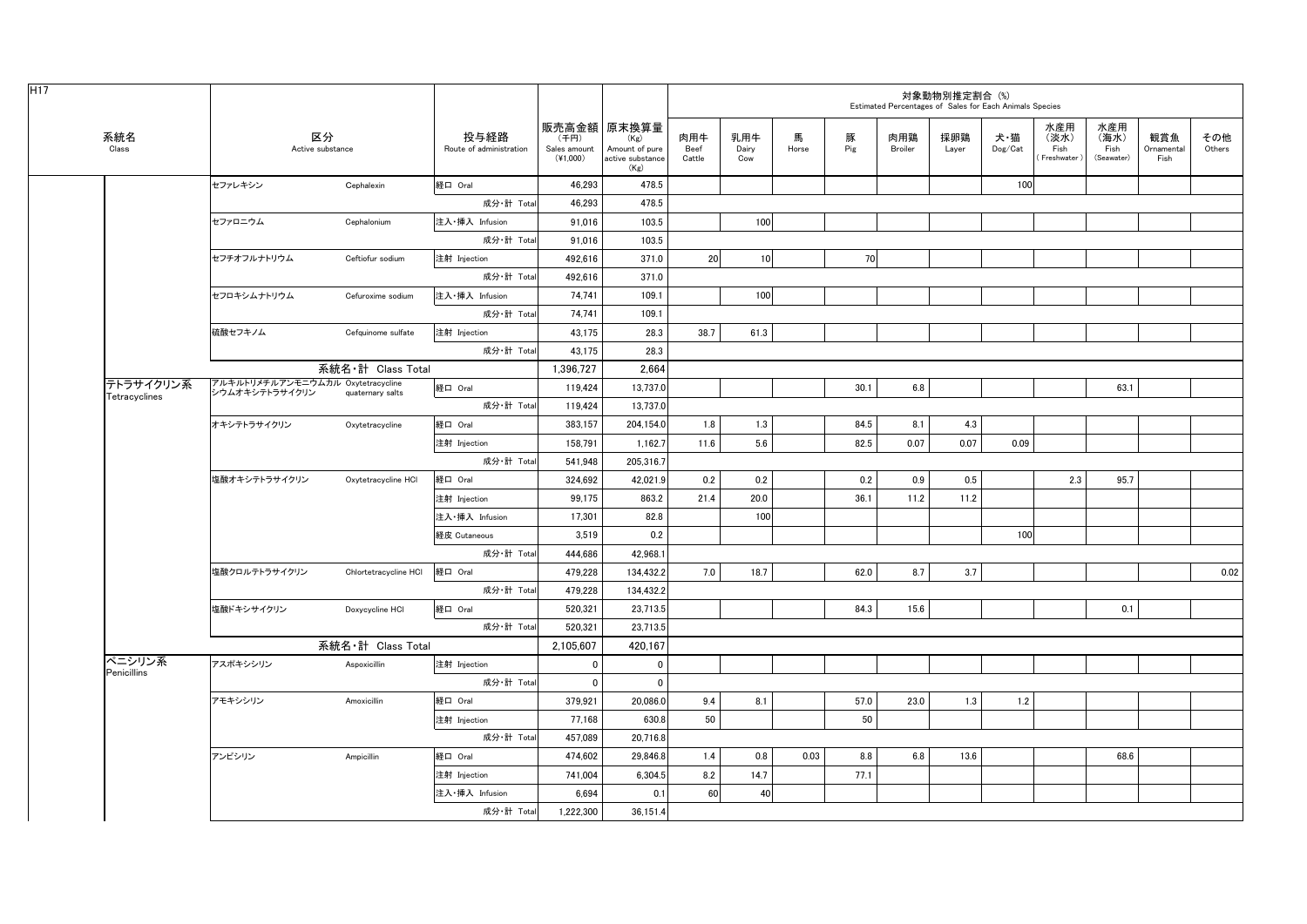| 系統名<br>Class | 区分<br>Active substance<br>アンピシリンナトリウム<br>クロキサシリンナトリウム<br>クロキサシリンベンザチン<br>ジクロキサシリンナトリウム<br>トビシリン | Ampicillin sodium<br>Cloxacillin sodium<br>Cloxacillin benzathine<br>Dicloxacillin sodium | 投与経路<br>Route of administration<br>注射 Injection<br>成分·計 Total<br>注射 Injection<br>注入·挿入 Infusion<br>成分·計 Total<br>注入·挿入 Infusion<br>成分·計 Total | 販売高金額   原末換算量<br>(千円)<br>Sales amount<br>$(*1,000)$<br>307,029<br>307,029<br>86,745<br>$\mathbf 0$<br>86,745<br>6,030 | (Kg)<br>Amount of pure<br>active substance<br>(Kg)<br>1,241.7<br>1,241.7<br>266.0<br>0 | 肉用牛<br>Beef<br>Cattle<br>37.7<br>42.6 | 乳用牛<br>Dairy<br>Cow<br>41.6 | 馬<br>Horse | 豚<br>Pig<br>19.5 | 肉用鶏<br>Broiler | 採卵鶏<br>Layer | 犬・猫<br>Dog/Cat<br>1.2 | 水産用<br>(淡水)<br>Fish<br>(Freshwater) | 水産用<br>(海水)<br>Fish<br>(Seawater) | 観賞魚<br>Ornamental<br>Fish | その他<br>Others |  |
|--------------|-------------------------------------------------------------------------------------------------|-------------------------------------------------------------------------------------------|-----------------------------------------------------------------------------------------------------------------------------------------------|-----------------------------------------------------------------------------------------------------------------------|----------------------------------------------------------------------------------------|---------------------------------------|-----------------------------|------------|------------------|----------------|--------------|-----------------------|-------------------------------------|-----------------------------------|---------------------------|---------------|--|
|              |                                                                                                 |                                                                                           |                                                                                                                                               |                                                                                                                       |                                                                                        |                                       |                             |            |                  |                |              |                       |                                     |                                   |                           |               |  |
|              |                                                                                                 |                                                                                           |                                                                                                                                               |                                                                                                                       |                                                                                        |                                       |                             |            |                  |                |              |                       |                                     |                                   |                           |               |  |
|              |                                                                                                 |                                                                                           |                                                                                                                                               |                                                                                                                       |                                                                                        |                                       |                             |            |                  |                |              |                       |                                     |                                   |                           |               |  |
|              |                                                                                                 |                                                                                           |                                                                                                                                               |                                                                                                                       |                                                                                        |                                       | 57.4                        |            |                  |                |              |                       |                                     |                                   |                           |               |  |
|              |                                                                                                 |                                                                                           |                                                                                                                                               |                                                                                                                       |                                                                                        |                                       |                             |            |                  |                |              |                       |                                     |                                   |                           |               |  |
|              |                                                                                                 |                                                                                           |                                                                                                                                               |                                                                                                                       | 266.0                                                                                  |                                       |                             |            |                  |                |              |                       |                                     |                                   |                           |               |  |
|              |                                                                                                 |                                                                                           |                                                                                                                                               |                                                                                                                       | 24.8                                                                                   |                                       | 100                         |            |                  |                |              |                       |                                     |                                   |                           |               |  |
|              |                                                                                                 |                                                                                           |                                                                                                                                               | 6,030                                                                                                                 | 24.8                                                                                   |                                       |                             |            |                  |                |              |                       |                                     |                                   |                           |               |  |
|              |                                                                                                 |                                                                                           | 注入·挿入 Infusion                                                                                                                                | 54,010                                                                                                                | 85.5                                                                                   |                                       | 100                         |            |                  |                |              |                       |                                     |                                   |                           |               |  |
|              |                                                                                                 |                                                                                           | 成分·計 Total                                                                                                                                    | 54,010                                                                                                                | 85.5                                                                                   |                                       |                             |            |                  |                |              |                       |                                     |                                   |                           |               |  |
|              |                                                                                                 | Tobicillin                                                                                | 経口 Oral                                                                                                                                       | 8,708                                                                                                                 | 22.4                                                                                   |                                       |                             |            |                  |                |              |                       |                                     | 100                               |                           |               |  |
|              |                                                                                                 |                                                                                           | 成分·計 Total                                                                                                                                    | 8,708                                                                                                                 | 22.4                                                                                   |                                       |                             |            |                  |                |              |                       |                                     |                                   |                           |               |  |
|              | ナフシリンナトリウムモノハイドレート                                                                              | Nafcillin sodium<br>monohydrate                                                           | 注入·挿入 Infusion                                                                                                                                | 26,294                                                                                                                | 50.4                                                                                   |                                       | 100                         |            |                  |                |              |                       |                                     |                                   |                           |               |  |
|              |                                                                                                 |                                                                                           | 成分·計 Total                                                                                                                                    | 26,294                                                                                                                | 50.4                                                                                   |                                       |                             |            |                  |                |              |                       |                                     |                                   |                           |               |  |
|              | ベンジルペニシリンカリウム                                                                                   | Benzylpenicillin<br>potassium                                                             | 注射 Injection                                                                                                                                  | 30,720                                                                                                                | 120.0                                                                                  | 50                                    | 50                          |            |                  |                |              |                       |                                     |                                   |                           |               |  |
|              |                                                                                                 |                                                                                           | 成分·計 Total                                                                                                                                    | 30,720                                                                                                                | 120.0                                                                                  |                                       |                             |            |                  |                |              |                       |                                     |                                   |                           |               |  |
|              | ベンジルペニシリンプロカイン                                                                                  | Benzylpenicillin<br>procaine                                                              | 経口 Oral                                                                                                                                       | 221,225                                                                                                               | 7,317.4                                                                                |                                       |                             |            | 73.1             | 13.7           | 13.2         |                       |                                     |                                   |                           |               |  |
|              |                                                                                                 |                                                                                           | 注射 Injection                                                                                                                                  | 696,578                                                                                                               | 18,152.6                                                                               | 16.8                                  | 23.1                        | 2.9        | 56.2             |                |              | 1.0                   |                                     |                                   |                           |               |  |
|              |                                                                                                 |                                                                                           | 注入·挿入 Infusion                                                                                                                                | 441,784                                                                                                               | 640.8                                                                                  | 0.08                                  | 99.8                        | 0.01       | 0.07             |                |              |                       |                                     |                                   |                           |               |  |
|              |                                                                                                 |                                                                                           | 成分·計 Total                                                                                                                                    | 1,359,587                                                                                                             | 26,110.7                                                                               |                                       |                             |            |                  |                |              |                       |                                     |                                   |                           |               |  |
|              | ベンジルペニシリンベネタミン                                                                                  | Benzylpenicillin<br>benethamine                                                           | 注射 Injection                                                                                                                                  | 33,919                                                                                                                | 218.8                                                                                  | 100                                   |                             |            |                  |                |              |                       |                                     |                                   |                           |               |  |
|              |                                                                                                 |                                                                                           | 成分·計 Total                                                                                                                                    | 33,919                                                                                                                | 218.8                                                                                  |                                       |                             |            |                  |                |              |                       |                                     |                                   |                           |               |  |
|              | メシリナム                                                                                           | Mecillinam                                                                                | 注射 Injection                                                                                                                                  | 41,480                                                                                                                | 81.9                                                                                   | 30                                    | 30                          |            | 40               |                |              |                       |                                     |                                   |                           |               |  |
|              |                                                                                                 |                                                                                           | 成分·計 Total                                                                                                                                    | 41,480                                                                                                                | 81.9                                                                                   |                                       |                             |            |                  |                |              |                       |                                     |                                   |                           |               |  |
|              |                                                                                                 | 系統名·計 Class Total                                                                         |                                                                                                                                               | 3,633,911                                                                                                             | 85,090                                                                                 |                                       |                             |            |                  |                |              |                       |                                     |                                   |                           |               |  |
| ペプチド系        | 亜鉛バシトラシン                                                                                        | Bacitracin zinc salt                                                                      | 経口 Oral                                                                                                                                       | 0                                                                                                                     | $\mathbf 0$                                                                            |                                       |                             |            |                  |                |              |                       |                                     |                                   |                           |               |  |
| Peptides     |                                                                                                 |                                                                                           | 成分·計 Total                                                                                                                                    | $^{\circ}$                                                                                                            | $\mathbf{0}$                                                                           |                                       |                             |            |                  |                |              |                       |                                     |                                   |                           |               |  |
|              | チオストレプトン                                                                                        | Thiostrepton                                                                              | 経皮 Cutaneous                                                                                                                                  | 53,830                                                                                                                | 2.3                                                                                    |                                       |                             |            |                  |                |              | 100                   |                                     |                                   |                           |               |  |
|              |                                                                                                 |                                                                                           | 成分·計 Total                                                                                                                                    | 53,830                                                                                                                | 2.3                                                                                    |                                       |                             |            |                  |                |              |                       |                                     |                                   |                           |               |  |
|              | 硫酸コリスチン                                                                                         | Colistin sulfate                                                                          | 経口 Oral                                                                                                                                       | 242,478                                                                                                               | 3,540.0                                                                                | 0.02                                  | 0.02                        |            | 97.7             | 1.2            | 1.1          |                       |                                     |                                   |                           |               |  |
|              |                                                                                                 |                                                                                           | 成分·計 Total                                                                                                                                    | 242,478                                                                                                               | 3,540.0                                                                                |                                       |                             |            |                  |                |              |                       |                                     |                                   |                           |               |  |
|              |                                                                                                 | 系統名·計 Class Total                                                                         |                                                                                                                                               | 296,308                                                                                                               | 3,542                                                                                  |                                       |                             |            |                  |                |              |                       |                                     |                                   |                           |               |  |
| マクロライド系      | エリスロマイシン                                                                                        | Erythromycin                                                                              | 経口 Oral                                                                                                                                       | 289,957                                                                                                               | 24,937.1                                                                               |                                       |                             |            |                  |                |              |                       |                                     | 100                               |                           |               |  |
| Macrolides   |                                                                                                 |                                                                                           | 注射 Injection                                                                                                                                  | 5,598                                                                                                                 | 23.4                                                                                   | 6.3                                   | 5.3                         |            | 88.5             |                |              |                       |                                     |                                   |                           |               |  |
|              |                                                                                                 |                                                                                           | 注入·挿入 Infusion                                                                                                                                | 14,806                                                                                                                | 81.2                                                                                   |                                       | 100                         |            |                  |                |              |                       |                                     |                                   |                           |               |  |
|              |                                                                                                 |                                                                                           | 成分·計 Total                                                                                                                                    | 310,361                                                                                                               | 25.041.7                                                                               |                                       |                             |            |                  |                |              |                       |                                     |                                   |                           |               |  |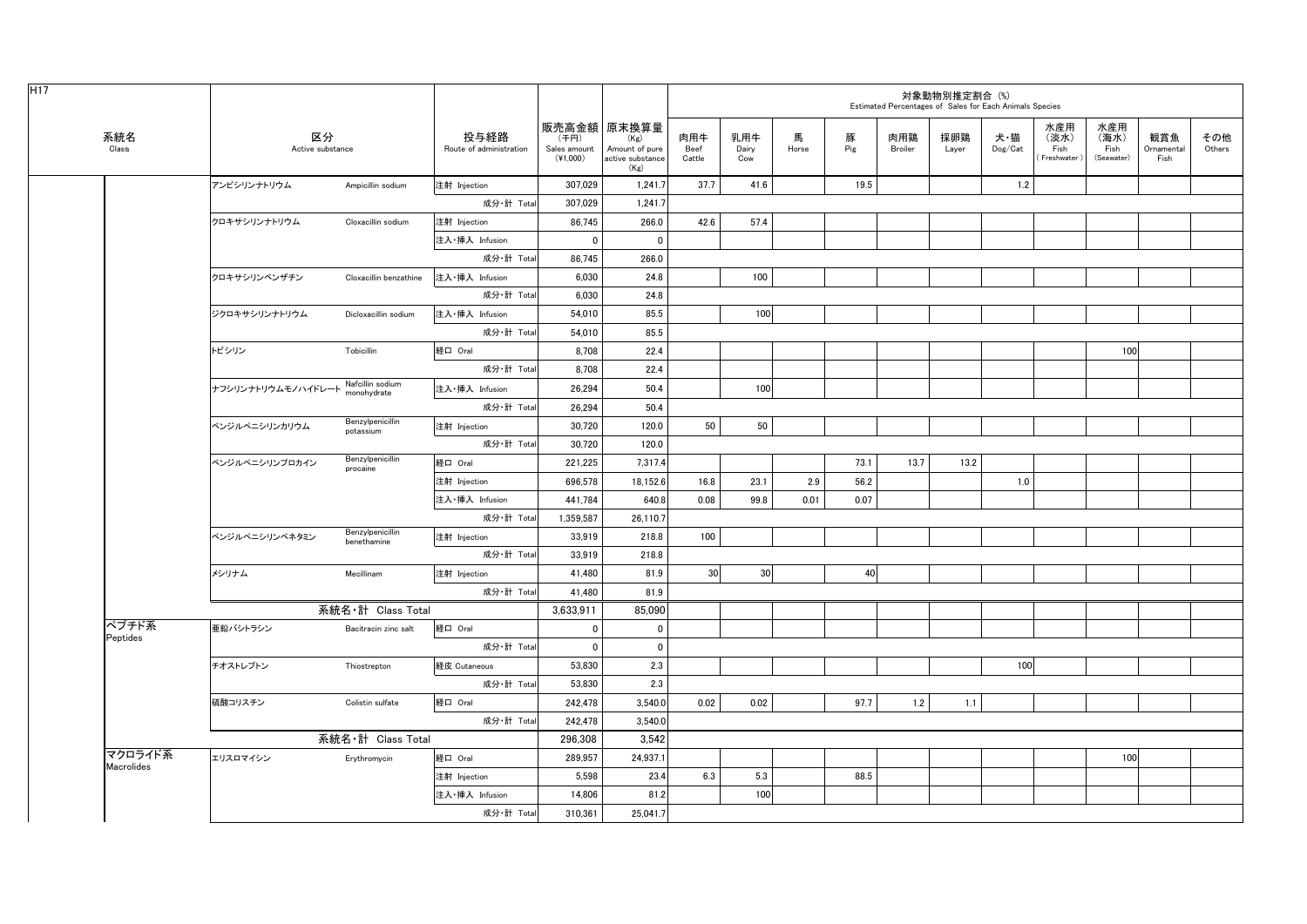|                                    |                                                         |                             |                                 |                                  |                                                                   |                       |                     |            |          | Estimated Percentages of Sales for Each Animals Species | 対象動物別推定割合 (%) |                                    |                                    |                                   |                           |               |  |
|------------------------------------|---------------------------------------------------------|-----------------------------|---------------------------------|----------------------------------|-------------------------------------------------------------------|-----------------------|---------------------|------------|----------|---------------------------------------------------------|---------------|------------------------------------|------------------------------------|-----------------------------------|---------------------------|---------------|--|
| 系統名<br>Class                       | 区分<br>Active substance                                  |                             | 投与経路<br>Route of administration | (千円)<br>Sales amount<br>(41,000) | 販売高金額 原末換算量<br>(Kg)<br>Amount of pure<br>active substance<br>(Kg) | 肉用牛<br>Beef<br>Cattle | 乳用牛<br>Dairy<br>Cow | 馬<br>Horse | 豚<br>Pig | 肉用鶏<br>Broiler                                          | 採卵鶏<br>Layer  | 犬・猫<br>$\mathsf{Dog}/\mathsf{Cat}$ | 水産用<br>(淡水)<br>Fish<br>Freshwater) | 水産用<br>(海水)<br>Fish<br>(Seawater) | 観賞魚<br>Ornamental<br>Fish | その他<br>Others |  |
|                                    | チオシアン酸エリスロマイシン                                          | Erythromycin<br>thiocyanate | 経口 Oral                         | $\mathbf 0$                      | $\mathbf 0$                                                       |                       |                     |            |          |                                                         |               |                                    |                                    |                                   |                           |               |  |
|                                    |                                                         |                             | 成分·計 Total                      | $\overline{0}$                   | $\overline{0}$                                                    |                       |                     |            |          |                                                         |               |                                    |                                    |                                   |                           |               |  |
|                                    | エンボン酸スピラマイシン                                            | Spiramycin embonate         | 経口 Oral                         | $\mathbf 0$                      | $\mathbf 0$                                                       |                       |                     |            |          |                                                         |               |                                    |                                    |                                   |                           |               |  |
|                                    |                                                         |                             | 成分·計 Total                      | $\mathbf 0$                      | $\mathbf 0$                                                       |                       |                     |            |          |                                                         |               |                                    |                                    |                                   |                           |               |  |
|                                    | ジョサマイシン                                                 | Josamycin                   | 経口 Oral                         | 172                              | 4.8                                                               |                       |                     |            | 100      |                                                         |               |                                    |                                    |                                   |                           |               |  |
|                                    |                                                         |                             | 成分·計 Total                      | 172                              | 4.8                                                               |                       |                     |            |          |                                                         |               |                                    |                                    |                                   |                           |               |  |
|                                    | タイロシン                                                   | Tylosin                     | 注射 Injection                    | 97,072                           | 926                                                               | 39.4                  | 41.7                |            | 18.9     |                                                         |               |                                    |                                    |                                   |                           |               |  |
|                                    |                                                         |                             | 成分·計 Total                      | 97,072                           | 926                                                               |                       |                     |            |          |                                                         |               |                                    |                                    |                                   |                           |               |  |
|                                    | リン酸タイロシン                                                | Tylosin phosphate           | 経口 Oral                         | 491,024                          | 26,606                                                            |                       |                     |            | 53.7     | 12.4                                                    | 33.6          |                                    |                                    |                                   |                           | 0.3           |  |
|                                    |                                                         |                             | 成分·計 Total                      | 491,024                          | 26,606                                                            |                       |                     |            |          |                                                         |               |                                    |                                    |                                   |                           |               |  |
|                                    | 酒石酸タイロシン                                                | Tylosin tartrate            | 経口 Oral                         | 101,326                          | 4,734                                                             |                       |                     |            |          | 64.6                                                    | 34.6          |                                    |                                    |                                   |                           | 0.8           |  |
|                                    |                                                         |                             | 成分·計 Total                      | 101,326                          | 4,734                                                             |                       |                     |            |          |                                                         |               |                                    |                                    |                                   |                           |               |  |
|                                    | 酒石酸チルバロシン<br>(酒石酸酢酸イソ吉草酸タイロシン) (Acetylisovaleryltylosin | Tylvalosin tartrate         | 経口 Oral                         | 293,078                          | 8,994.4                                                           |                       |                     |            | 77.8     | 14.5                                                    | 7.7           |                                    |                                    |                                   |                           |               |  |
|                                    |                                                         | tartrate)                   | 成分·計 Total                      | 293,078                          | 8,994.4                                                           |                       |                     |            |          |                                                         |               |                                    |                                    |                                   |                           |               |  |
|                                    | チルミコシン                                                  | Tilmicosin                  | 注射 Injection                    | 188,492                          | 351.3                                                             | 80                    | 20                  |            |          |                                                         |               |                                    |                                    |                                   |                           |               |  |
|                                    |                                                         |                             | 成分·計 Total                      | 188,492                          | 351.3                                                             |                       |                     |            |          |                                                         |               |                                    |                                    |                                   |                           |               |  |
|                                    | リン酸チルミコシン                                               | Tilmicosin phosphate        | 経口 Oral                         | 273,596                          | 6,081.7                                                           | 1.6                   | 1.6                 |            | 96.6     |                                                         |               |                                    |                                    |                                   |                           | 0.2           |  |
|                                    |                                                         |                             | 成分·計 Total                      | 273,596                          | 6,081.7                                                           |                       |                     |            |          |                                                         |               |                                    |                                    |                                   |                           |               |  |
|                                    | テルデカマイシン                                                | Terdecamycin                | 経口 Oral                         | 16,888                           | 164                                                               |                       |                     |            | 52.3     | 47.7                                                    |               |                                    |                                    |                                   |                           |               |  |
|                                    |                                                         |                             | 成分·計 Total                      | 16,888                           | 164                                                               |                       |                     |            |          |                                                         |               |                                    |                                    |                                   |                           |               |  |
|                                    | ミロサマイシン                                                 | Mirosamycin                 | 経口 Oral                         | 63,130                           | 444                                                               |                       |                     |            | 22.2     | 9.8                                                     | 66.3          |                                    |                                    |                                   |                           | 1.7           |  |
|                                    |                                                         |                             | 成分·計 Total                      | 63,130                           | 444                                                               |                       |                     |            |          |                                                         |               |                                    |                                    |                                   |                           |               |  |
|                                    |                                                         | 系統名・計 Class Total           |                                 | 1.835.138                        | 73,348                                                            |                       |                     |            |          |                                                         |               |                                    |                                    |                                   |                           |               |  |
| リンコマイシン系<br>Lincosaminids          | 塩酸クリンダマイシン                                              | Clindarnycin HCI            | 経口 Oral                         | 16,214                           | 43.1                                                              |                       |                     |            |          |                                                         |               | 100                                |                                    |                                   |                           |               |  |
|                                    |                                                         |                             | 成分·計 Total                      | 16,214                           | 43.1                                                              |                       |                     |            |          |                                                         |               |                                    |                                    |                                   |                           |               |  |
|                                    | 塩酸リンコマイシン                                               | Lincomycin HCI              | 経口 Oral                         | 640,084                          | 31,294.1                                                          |                       |                     |            | 77.8     | 10.9                                                    |               | 0.7                                |                                    | 10.6                              |                           |               |  |
|                                    |                                                         |                             | 注射 Injection                    | 123,214                          | 276.6                                                             |                       |                     |            | 98.4     |                                                         |               | 1.6                                |                                    |                                   |                           |               |  |
|                                    |                                                         |                             | 成分·計 Total                      | 763.298                          | 31,570.7                                                          |                       |                     |            |          |                                                         |               |                                    |                                    |                                   |                           |               |  |
|                                    |                                                         | 系統名·計 Class Total           |                                 | 779,512                          | 31,614                                                            |                       |                     |            |          |                                                         |               |                                    |                                    |                                   |                           |               |  |
| 抗真菌性抗生物質<br>Antifungal antibiotics | 塩酸ミコナゾール                                                | Miconazole HCI              | 経皮 Cutaneous                    | 243,045                          | 21.4                                                              |                       |                     |            |          |                                                         |               | 100                                |                                    |                                   |                           |               |  |
|                                    |                                                         |                             | 成分·計 Total                      | 243,045                          | 21.4                                                              |                       |                     |            |          |                                                         |               |                                    |                                    |                                   |                           |               |  |
|                                    | ナイスタチン                                                  | Nystatin                    | 経皮 Cutaneous                    | 173,038                          | 95.4                                                              |                       |                     |            |          |                                                         |               | 100                                |                                    |                                   |                           |               |  |
|                                    |                                                         |                             | 成分·計 Total                      | 173,038                          | 95.4                                                              |                       |                     |            |          |                                                         |               |                                    |                                    |                                   |                           |               |  |
|                                    | ナナフロシン                                                  | Nanafrocin                  | 経皮 Cutaneous                    | 0                                | 2.9                                                               | 70                    | 30                  |            |          |                                                         |               |                                    |                                    |                                   |                           |               |  |
|                                    |                                                         |                             | 成分·計 Total                      | $\mathbf 0$                      | 2.9                                                               |                       |                     |            |          |                                                         |               |                                    |                                    |                                   |                           |               |  |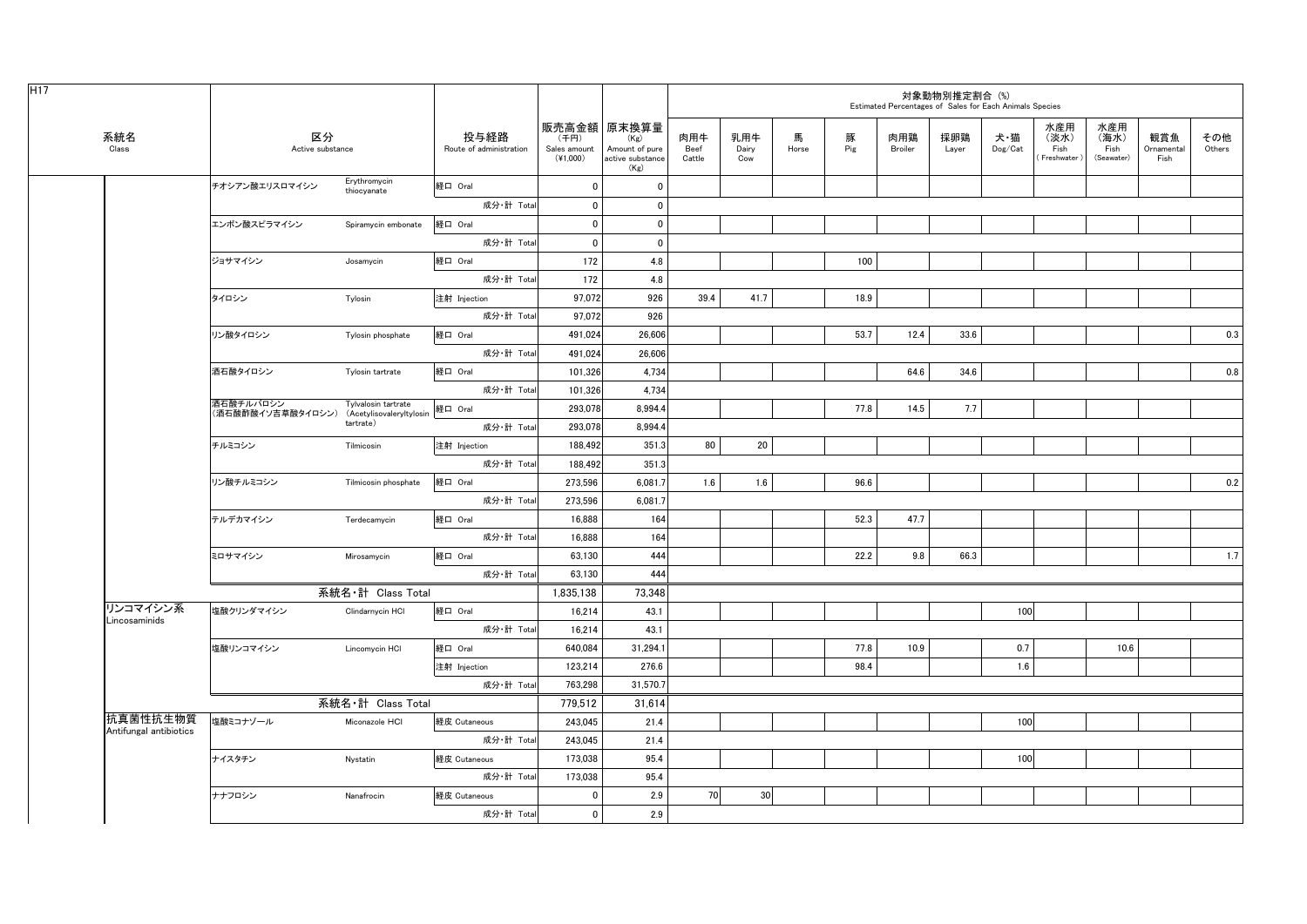| H <sub>17</sub>    |                                  |                        |                      |                                 |                                  |                                                                   |                       |                     |            |          |                | 対象動物別推定割合 (%)<br>Estimated Percentages of Sales for Each Animals Species |                                    |                                   |                                   |                           |               |
|--------------------|----------------------------------|------------------------|----------------------|---------------------------------|----------------------------------|-------------------------------------------------------------------|-----------------------|---------------------|------------|----------|----------------|--------------------------------------------------------------------------|------------------------------------|-----------------------------------|-----------------------------------|---------------------------|---------------|
|                    | 系統名<br>Class                     | 区分<br>Active substance |                      | 投与経路<br>Route of administration | (千円)<br>Sales amount<br>(41,000) | 販売高金額 原末換算量<br>(Kg)<br>Amount of pure<br>active substance<br>(Kg) | 肉用牛<br>Beef<br>Cattle | 乳用牛<br>Dairy<br>Cow | 馬<br>Horse | 豚<br>Pig | 肉用鶏<br>Broiler | 採卵鶏<br>Layer                                                             | 犬・猫<br>$\mathsf{Dog}/\mathsf{Cat}$ | 水産用<br>(淡水)<br>Fish<br>Freshwater | 水産用<br>(海水)<br>Fish<br>(Seawater) | 観賞魚<br>Ornamental<br>Fish | その他<br>Others |
|                    |                                  | ピマリシン                  | Pimaricin            | その他 Others                      | 18,533                           | 3.0                                                               |                       |                     |            |          |                |                                                                          | 100                                |                                   |                                   |                           |               |
|                    |                                  |                        |                      | 成分·計 Total                      | 18,533                           | 3.0                                                               |                       |                     |            |          |                |                                                                          |                                    |                                   |                                   |                           |               |
|                    |                                  |                        | 系統名·計 Class Total    |                                 | 434,616                          | 123                                                               |                       |                     |            |          |                |                                                                          |                                    |                                   |                                   |                           |               |
|                    | その他の抗生物質<br>Other antibacterials | クロラムフェニコール             | Chloramphenicol      | 注射 Injection                    | 45,752                           | 274.5                                                             |                       |                     |            |          |                |                                                                          | 100                                |                                   |                                   |                           |               |
|                    |                                  |                        |                      | その他 Others                      | 1,805                            | 0.6                                                               |                       |                     |            |          |                |                                                                          | 100                                |                                   |                                   |                           |               |
|                    |                                  |                        |                      | 成分·計 Total                      | 47,557                           | 275.1                                                             |                       |                     |            |          |                |                                                                          |                                    |                                   |                                   |                           |               |
|                    |                                  | フマル酸チアムリン              | Tiamulin fumarate    | 経口 Oral                         | 190,049                          | 6,684.4                                                           |                       |                     |            | 100      |                |                                                                          |                                    |                                   |                                   |                           |               |
|                    |                                  |                        |                      | 注射 Injection                    | 12,546                           | 55.8                                                              |                       |                     |            | 100      |                |                                                                          |                                    |                                   |                                   |                           |               |
|                    |                                  |                        |                      | 成分·計 Total                      | 202,595                          | 6,740.2                                                           |                       |                     |            |          |                |                                                                          |                                    |                                   |                                   |                           |               |
|                    |                                  | ノボビオシンナトリウム            | Novobiocin sodium    | 経口 Oral                         | $\mathbf 0$                      | $\mathbf 0$                                                       |                       |                     |            |          |                |                                                                          |                                    |                                   |                                   |                           |               |
|                    |                                  |                        |                      | 成分·計 Total                      | $\mathbf{0}$                     | $\mathbf 0$                                                       |                       |                     |            |          |                |                                                                          |                                    |                                   |                                   |                           |               |
|                    |                                  | ビコザマイシン                | Bicozamycin          | 経口 Oral                         | 19,055                           | 187.4                                                             | 25                    | 25                  |            | 50       |                |                                                                          |                                    |                                   |                                   |                           |               |
|                    |                                  |                        |                      | 注射 Injection                    | 10,323                           | 72.4                                                              | 33                    | 33                  |            | 34       |                |                                                                          |                                    |                                   |                                   |                           |               |
|                    |                                  |                        |                      | 成分·計 Total                      | 29,378                           | 259.8                                                             |                       |                     |            |          |                |                                                                          |                                    |                                   |                                   |                           |               |
|                    |                                  | 安息香酸ビコザマイシン            | Bicozamycin benzoate | 経口 Oral                         | 4,574                            | 49.8                                                              |                       |                     |            |          |                |                                                                          |                                    |                                   | 100                               |                           |               |
|                    |                                  |                        |                      | 成分·計 Total                      | 4,574                            | 49.8                                                              |                       |                     |            |          |                |                                                                          |                                    |                                   |                                   |                           |               |
|                    |                                  | ホスホマイシンカルシウム           | Fosfomycin potassium | 経口 Oral                         | 16,403                           | 468.6                                                             | 20.4                  |                     |            |          |                |                                                                          |                                    |                                   | 79.6                              |                           |               |
|                    |                                  |                        |                      | 成分·計 Total                      | 16,403                           | 468.6                                                             |                       |                     |            |          |                |                                                                          |                                    |                                   |                                   |                           |               |
|                    |                                  | ホスホマイシンナトリウム           | Fosforycin sodium    | 注射 Injection                    | 13,498                           | 39.7                                                              | 70                    | 30                  |            |          |                |                                                                          |                                    |                                   |                                   |                           |               |
|                    |                                  |                        |                      | 成分·計 Total                      | 13,498                           | 39.7                                                              |                       |                     |            |          |                |                                                                          |                                    |                                   |                                   |                           |               |
|                    |                                  | 塩酸バルネムリン               | Valnemuline HCI      | 経口 Oral                         | 69,546                           | 601.2                                                             |                       |                     |            | 100      |                |                                                                          |                                    |                                   |                                   |                           |               |
|                    |                                  |                        |                      | 成分·計 Total                      | 69,546                           | 601.2                                                             |                       |                     |            |          |                |                                                                          |                                    |                                   |                                   |                           |               |
|                    |                                  |                        | 系統名·計 Class Total    |                                 | 383,551                          | 8.434                                                             |                       |                     |            |          |                |                                                                          |                                    |                                   |                                   |                           |               |
| 合成抗菌剤<br>Synthetic | キノロン系<br>Quinolones              | オキソリン酸                 | Oxolinic acid        | 経口 Oral                         | 316,106                          | 1,772.8                                                           | 2.6                   | 5.4                 |            | 6.2      | 8.8            | 6.0                                                                      |                                    | 1.2                               | 69.8                              |                           |               |
| antibacterials     |                                  |                        |                      | 成分·計 Total                      | 316,106                          | 1,772.8                                                           |                       |                     |            |          |                |                                                                          |                                    |                                   |                                   |                           |               |
|                    |                                  | ナリジクス酸                 | Nalidixic acid       | 経口 Oral                         | $\mathbf 0$                      | $\mathbf 0$                                                       |                       |                     |            |          |                |                                                                          |                                    |                                   |                                   |                           |               |
|                    |                                  |                        |                      | 成分·計 Total                      | $\mathbf{0}$                     | $\mathbf 0$                                                       |                       |                     |            |          |                |                                                                          |                                    |                                   |                                   |                           |               |
|                    |                                  |                        | 系統名·計 Class Total    |                                 | 316,106                          | 1,773                                                             |                       |                     |            |          |                |                                                                          |                                    |                                   |                                   |                           |               |
|                    | サルファ剤<br>Sulfonamides            | スルファキノキサリン             | Sulfaquinoxalin      | 経口 Oral                         | 28,145                           | 327.5                                                             |                       |                     |            |          | 55             | 45                                                                       |                                    |                                   |                                   |                           |               |
|                    |                                  |                        | Sulfachlorpyridazine | 成分·計 Total                      | 28,145                           | 327.5                                                             |                       |                     |            |          |                |                                                                          |                                    |                                   |                                   |                           |               |
|                    |                                  | スルファクロルピリダジンナトリウム      | sodium               | 経口 Oral                         | 1.038                            | 61.0                                                              |                       |                     |            | 100      |                |                                                                          |                                    |                                   |                                   |                           |               |
|                    |                                  |                        |                      | 成分·計 Total                      | 1,038                            | 61.0                                                              |                       |                     |            |          |                |                                                                          |                                    |                                   |                                   |                           |               |
|                    |                                  | スルファジアジン               | Sulfadiazine         | 経口 Oral                         | 12,390                           | 72.5                                                              |                       |                     |            |          |                |                                                                          | 100                                |                                   |                                   |                           |               |
|                    |                                  |                        |                      | 注射 Injection                    | 20,050                           | 66.0                                                              |                       |                     |            |          |                |                                                                          | 100                                |                                   |                                   |                           |               |
|                    |                                  |                        |                      | 成分·計 Total                      | 32,440                           | 138.5                                                             |                       |                     |            |          |                |                                                                          |                                    |                                   |                                   |                           |               |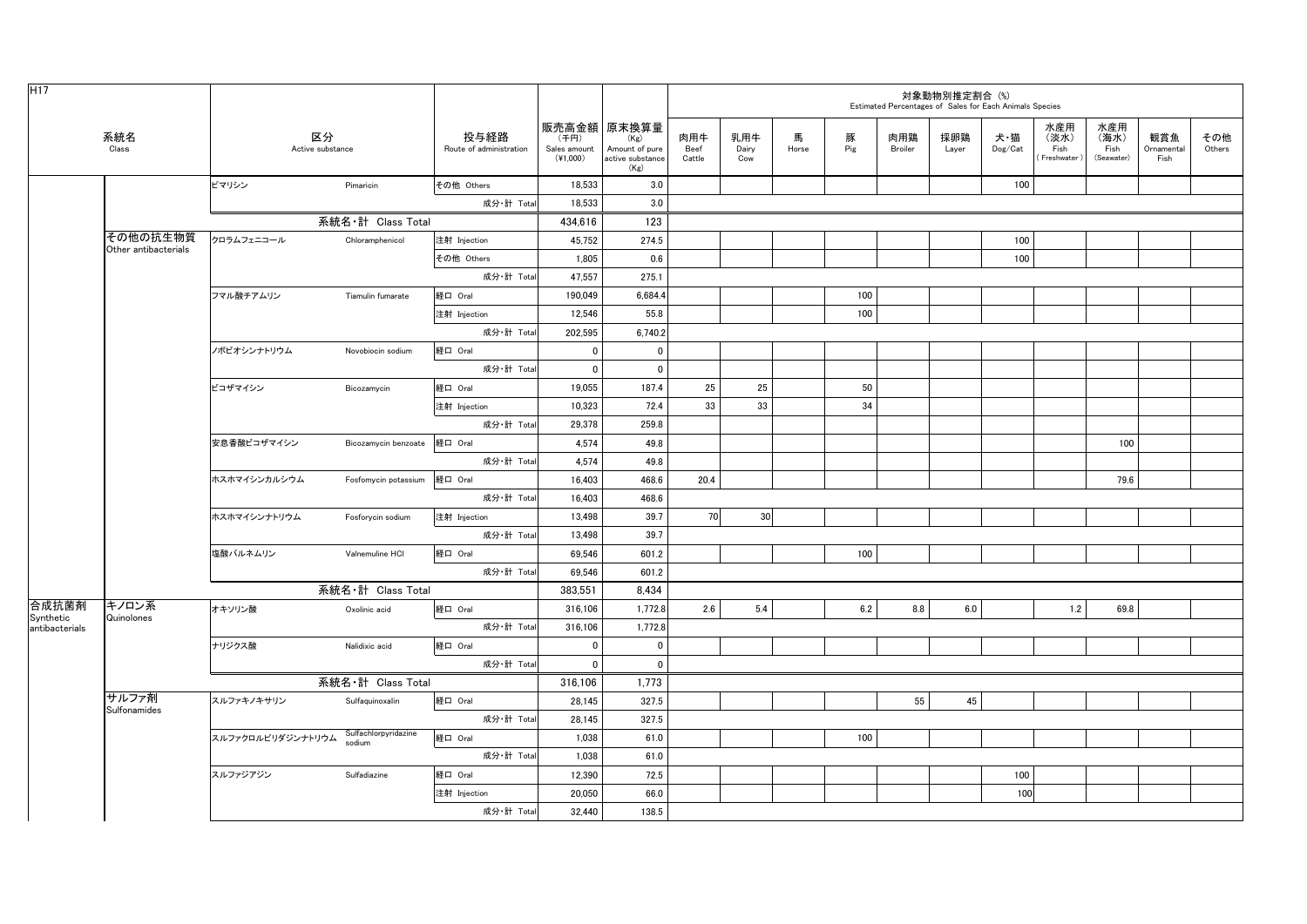|                                   |                                                    |                                 |                                 |                                    |                                                                   |                       |                     |            |          |                | 対象動物別推定割合 (%)<br>Estimated Percentages of Sales for Each Animals Species |                                    |                                     |                                   |                           |               |
|-----------------------------------|----------------------------------------------------|---------------------------------|---------------------------------|------------------------------------|-------------------------------------------------------------------|-----------------------|---------------------|------------|----------|----------------|--------------------------------------------------------------------------|------------------------------------|-------------------------------------|-----------------------------------|---------------------------|---------------|
| 系統名<br>Class                      | 区分<br>Active substance                             |                                 | 投与経路<br>Route of administration | (千円)<br>Sales amount<br>$(*1,000)$ | 販売高金額 原末換算量<br>(Kg)<br>Amount of pure<br>active substance<br>(Kg) | 肉用牛<br>Beef<br>Cattle | 乳用牛<br>Dairy<br>Cow | 馬<br>Horse | 豚<br>Pig | 肉用鶏<br>Broiler | 採卵鶏<br>Layer                                                             | 犬・猫<br>$\mathsf{Dog}/\mathsf{Cat}$ | 水産用<br>(淡水)<br>Fish<br>(Freshwater) | 水産用<br>(海水)<br>Fish<br>(Seawater) | 観賞魚<br>Ornamental<br>Fish | その他<br>Others |
|                                   | スルファジミジン(スルファメサジン) Sulfadimidine(Sulfameth 経口 Oral | azine)                          |                                 | 41,457                             | 3,013.8                                                           |                       |                     |            | 100      |                |                                                                          |                                    |                                     |                                   |                           |               |
|                                   |                                                    |                                 | 成分·計 Total                      | 41.457                             | 3,013.8                                                           |                       |                     |            |          |                |                                                                          |                                    |                                     |                                   |                           |               |
|                                   | スルファジメトキシン                                         | Sulfadimethoxine                | 経口 Oral                         | 235,109                            | 5,779.0                                                           | 5.7                   |                     |            | 44.0     | 40.8           | 9.6                                                                      |                                    |                                     |                                   |                           | 0.003         |
|                                   |                                                    |                                 | 注射 Injection                    | 24,003                             | 1,379.0                                                           | 27.1                  | 28.2                | 16.0       | 23.5     |                |                                                                          | 5.2                                |                                     |                                   |                           |               |
|                                   |                                                    |                                 | 成分·計 Total                      | 259,112                            | 7,158.0                                                           |                       |                     |            |          |                |                                                                          |                                    |                                     |                                   |                           |               |
|                                   | スルファジメトキシンナトリウム                                    | Sulfadimethxine sodium  経口 Oral |                                 | 30,575                             | 3,652.7                                                           | 7.5                   | 1.3                 |            | 54.7     | 36.4           |                                                                          |                                    |                                     |                                   | 0.1                       |               |
|                                   |                                                    |                                 | 注射 Injection                    | 299                                | 16.6                                                              |                       |                     | 100        |          |                |                                                                          |                                    |                                     |                                   |                           |               |
|                                   |                                                    |                                 | 成分·計 Total                      | 30,874                             | 3,669.3                                                           |                       |                     |            |          |                |                                                                          |                                    |                                     |                                   |                           |               |
|                                   | スルファドキシン                                           | Sulfadoxine                     | 注射 Injection                    | 73,084                             | 700.2                                                             |                       |                     |            | 100      |                |                                                                          |                                    |                                     |                                   |                           |               |
|                                   |                                                    |                                 | 成分·計 Total                      | 73,084                             | 700.2                                                             |                       |                     |            |          |                |                                                                          |                                    |                                     |                                   |                           |               |
|                                   | スルファメトキサゾール                                        | Sulfamethoxazole                | 経口 Oral                         | 516.411                            | 67,723.1                                                          |                       |                     |            | 89.4     | 7.4            | 3.3                                                                      |                                    |                                     |                                   |                           |               |
|                                   |                                                    |                                 | 成分·計 Total                      | 516,411                            | 67,723.1                                                          |                       |                     |            |          |                |                                                                          |                                    |                                     |                                   |                           |               |
|                                   | スルファメトキシピリダジン                                      | Sulfamethoxypyridazin           | 経口 Oral                         | 0                                  | 0                                                                 |                       |                     |            |          |                |                                                                          |                                    |                                     |                                   |                           |               |
|                                   |                                                    |                                 | 注射 Injection                    | $\overline{\mathbf{0}}$            | 0                                                                 |                       |                     |            |          |                |                                                                          |                                    |                                     |                                   |                           |               |
|                                   |                                                    |                                 | その他 Others                      | $\mathbf 0$                        | 0                                                                 |                       |                     |            |          |                |                                                                          |                                    |                                     |                                   |                           |               |
|                                   |                                                    |                                 | 成分·計 Total                      | $\overline{\mathbf{0}}$            | $\mathbf 0$                                                       |                       |                     |            |          |                |                                                                          |                                    |                                     |                                   |                           |               |
|                                   | スルファメラジンナトリウム                                      | Sulfamerazine sodium            | 経口 Oral                         | 633                                | 0.18                                                              |                       |                     |            |          |                |                                                                          |                                    |                                     |                                   |                           | 100           |
|                                   |                                                    |                                 | 成分·計 Total                      | 633                                | 0.18                                                              |                       |                     |            |          |                |                                                                          |                                    |                                     |                                   |                           |               |
|                                   | スルファモイルダブソン                                        | SulfamoyIdapsone                | 経口 Oral                         | 858,486                            | 1,360.4                                                           |                       |                     |            | 100      |                |                                                                          |                                    |                                     |                                   |                           |               |
|                                   |                                                    |                                 | 注射 Injection                    | 8,432                              | 92.9                                                              |                       |                     |            | 100      |                |                                                                          |                                    |                                     |                                   |                           |               |
|                                   |                                                    |                                 | 成分·計 Total                      | 866,918                            | 1453.3                                                            |                       |                     |            |          |                |                                                                          |                                    |                                     |                                   |                           |               |
|                                   | スルファモノメトキシン                                        | Sulfamonomethoxin               | 経口 Oral                         | 346,849                            | 40079.6                                                           | 16.7                  | 23.2                |            | 54.9     | 3.1            |                                                                          |                                    | 0.3                                 | 0.3                               |                           | 1.5           |
|                                   |                                                    |                                 | 注射 Injection                    | 45,060                             | 2322.5                                                            | 25                    | 25                  | 25         | 25       |                |                                                                          |                                    |                                     |                                   |                           |               |
|                                   |                                                    |                                 | 成分·計 Total                      | 391,909                            | 42402.1                                                           |                       |                     |            |          |                |                                                                          |                                    |                                     |                                   |                           |               |
|                                   | スルファモノメトキシンナトリウム                                   | Sulfarnomethoxine<br>sodium     | 経口 Oral                         | 9,141                              | 1,628.0                                                           | 13.9                  | 20.8                |            | 34.6     |                |                                                                          |                                    |                                     | 30.7                              |                           |               |
|                                   |                                                    |                                 | 成分·計 Total                      | 9.141                              | 1,628.0                                                           |                       |                     |            |          |                |                                                                          |                                    |                                     |                                   |                           |               |
|                                   | スルフィゾールナトリウム                                       | Sulfisozole Sodium              | 経口 Oral                         | 94.202                             | 12.395.0                                                          |                       |                     |            |          |                |                                                                          |                                    | 80                                  | 20                                |                           |               |
|                                   |                                                    |                                 | 成分·計 Total                      | 94,202                             | 12,395.0                                                          |                       |                     |            |          |                |                                                                          |                                    |                                     |                                   |                           |               |
|                                   | ホモスルファミン                                           | Homosulfamine                   | 経口 Oral                         | $\overline{\mathbf{0}}$            | 0                                                                 |                       |                     |            |          |                |                                                                          |                                    |                                     |                                   |                           |               |
|                                   |                                                    |                                 | 成分·計 Total                      | $\mathbf 0$                        | $\mathbf{0}$                                                      |                       |                     |            |          |                |                                                                          |                                    |                                     |                                   |                           |               |
|                                   |                                                    | 系統名·計 Class Total               |                                 | 2,345,364                          | 140,670                                                           |                       |                     |            |          |                |                                                                          |                                    |                                     |                                   |                           |               |
| チアンフェニコール系テァンフェニコール               |                                                    | Thiamphenicol                   | 経口 Oral                         | 153,860                            | 12,626.5                                                          |                       |                     |            | 61.2     | 15.7           |                                                                          |                                    |                                     | 23.0                              |                           |               |
| Thiamphenicol and<br>derivateives |                                                    |                                 | 注射 Injection                    | 42,655                             | 445.0                                                             | 10                    | 20                  |            | 70       |                |                                                                          |                                    |                                     |                                   |                           |               |
|                                   |                                                    |                                 | 成分·計 Total                      | 196,515                            | 13,071.5                                                          |                       |                     |            |          |                |                                                                          |                                    |                                     |                                   |                           |               |
|                                   |                                                    |                                 |                                 |                                    |                                                                   |                       |                     |            |          |                |                                                                          |                                    |                                     |                                   |                           |               |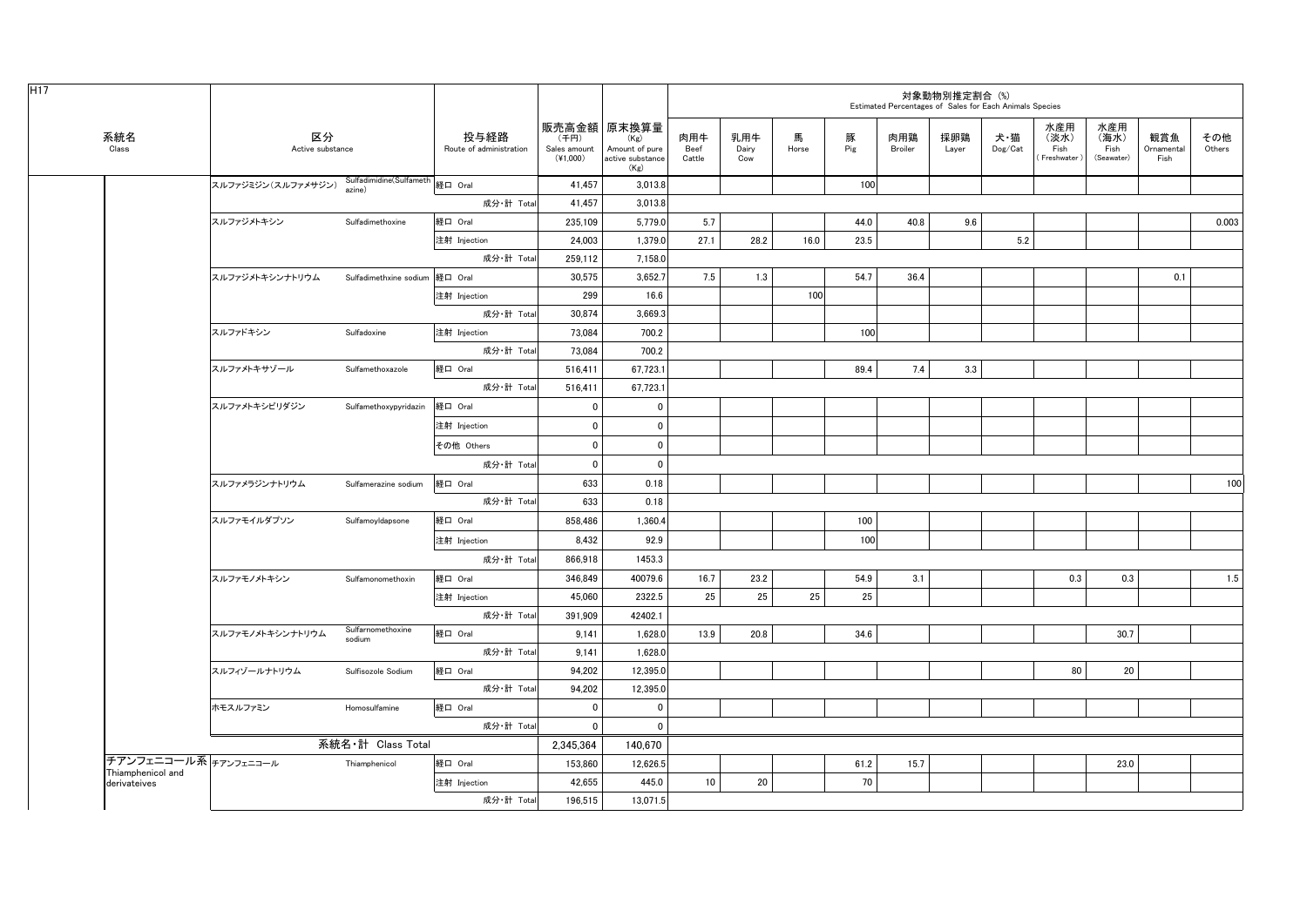|                                   |                  |                                                       |                                 |                                  |                                                                   |                       |                     |            |          | Estimated Percentages of Sales for Each Animals Species | 対象動物別推定割合 (%) |                |                                     |                                   |                           |               |
|-----------------------------------|------------------|-------------------------------------------------------|---------------------------------|----------------------------------|-------------------------------------------------------------------|-----------------------|---------------------|------------|----------|---------------------------------------------------------|---------------|----------------|-------------------------------------|-----------------------------------|---------------------------|---------------|
| 系統名<br>Class                      |                  | 区分<br>Active substance                                | 投与経路<br>Route of administration | (千円)<br>Sales amount<br>(41,000) | 販売高金額 原末換算量<br>(Kg)<br>Amount of pure<br>active substance<br>(Kg) | 肉用牛<br>Beef<br>Cattle | 乳用牛<br>Dairy<br>Cow | 馬<br>Horse | 豚<br>Pig | 肉用鶏<br>Broiler                                          | 採卵鶏<br>Layer  | 犬・猫<br>Dog/Cat | 水産用<br>(淡水)<br>Fish<br>(Freshwater) | 水産用<br>(海水)<br>Fish<br>(Seawater) | 観賞魚<br>Ornamental<br>Fish | その他<br>Others |
|                                   | 塩酸アミノ酢酸チアンフェニコール | Thiamphenicol glycinate 注射 Injection<br>hydrochloride |                                 | $\mathbf 0$                      | $\mathbf 0$                                                       |                       |                     |            |          |                                                         |               |                |                                     |                                   |                           |               |
|                                   |                  |                                                       | 成分·計 Total                      | $\mathbf 0$                      | $\mathbf 0$                                                       |                       |                     |            |          |                                                         |               |                |                                     |                                   |                           |               |
|                                   | フロルフェニコール        | Florfenicol                                           | 経口 Oral                         | 206,183                          | 3,240.7                                                           |                       |                     |            | 99.2     |                                                         |               |                | 0.8                                 |                                   |                           |               |
|                                   |                  |                                                       | 注射 Injection                    | 251,590                          | 1,699.1                                                           | 52.9                  |                     |            | 47.1     |                                                         |               |                |                                     |                                   |                           |               |
|                                   |                  |                                                       | 成分·計 Total                      | 457,773                          | 4,939.8                                                           |                       |                     |            |          |                                                         |               |                |                                     |                                   |                           |               |
|                                   |                  | 系統名·計 Class Total                                     |                                 | 654.288                          | 18.011                                                            |                       |                     |            |          |                                                         |               |                |                                     |                                   |                           |               |
| フラン系                              | ニフルスチレン酸ナトリウム    | Nifurstyrenic acid<br>sodium                          | 経口 Oral                         | 70,462                           | 1,267.1                                                           |                       |                     |            |          |                                                         |               |                |                                     | 100                               |                           |               |
| Furan and derivatives             |                  |                                                       | 経皮 Cutaneous                    | 135,339                          | 2,240.7                                                           |                       |                     |            |          |                                                         |               |                |                                     | 74.9                              | 25.1                      |               |
|                                   |                  |                                                       | 成分·計 Total                      | 205,801                          | 3.508                                                             |                       |                     |            |          |                                                         |               |                |                                     |                                   |                           |               |
|                                   |                  | 系統名·計 Class Total                                     |                                 | 205,801                          | 3,508                                                             |                       |                     |            |          |                                                         |               |                |                                     |                                   |                           |               |
| フルオロキノロン系                         | エンロフロキサシン        | Enrofloxacin                                          | 経口 Oral                         | 874,753                          | 1,698.2                                                           | 1.3                   | 0.6                 |            |          | 77.4                                                    |               | 20.8           |                                     |                                   |                           |               |
| Fluoroquinolones                  |                  |                                                       | 注射 Injection                    | 637,824                          | 664.1                                                             | 26.7                  | 30.0                |            | 32.5     |                                                         |               | 10.8           |                                     |                                   |                           |               |
|                                   |                  |                                                       | 成分·計 Total                      | 1,512,577                        | 2,362.3                                                           |                       |                     |            |          |                                                         |               |                |                                     |                                   |                           |               |
|                                   | オフロキサシン          | Ofloxacin                                             | 経口 Oral                         | 78,337                           | 717.0                                                             |                       |                     |            |          | 93.2                                                    |               | 6.8            |                                     |                                   |                           |               |
|                                   |                  |                                                       | 成分·計 Total                      | 78,337                           | 717.0                                                             |                       |                     |            |          |                                                         |               |                |                                     |                                   |                           |               |
|                                   | オルビフロキサシン        | Orbifloxacin                                          | 経口 Oral                         | 157,510                          | 48.4                                                              |                       |                     |            |          |                                                         |               | 100            |                                     |                                   |                           |               |
|                                   |                  |                                                       | 注射 Injection                    | 137,750                          | 591.1                                                             | 8.9                   | 5.9                 |            | 78.3     |                                                         |               | 6.9            |                                     |                                   |                           |               |
|                                   |                  |                                                       | 経皮 Cutaneous                    | 253.045                          | 21.4                                                              |                       |                     |            |          |                                                         |               | 100            |                                     |                                   |                           |               |
|                                   |                  |                                                       | 成分·計 Total                      | 548,305                          | 660.9                                                             |                       |                     |            |          |                                                         |               |                |                                     |                                   |                           |               |
|                                   | ジフロキサシン          | Difloxacin                                            | 経口 Oral                         | 3.853                            | 57.3                                                              |                       |                     |            | 100      |                                                         |               |                |                                     |                                   |                           |               |
|                                   |                  |                                                       | 成分·計 Total                      | 3,853                            | 57.3                                                              |                       |                     |            |          |                                                         |               |                |                                     |                                   |                           |               |
|                                   | ノルフロキサシン         | Norfloxacin                                           | 経口 Oral                         | 70,200                           | 1,731.4                                                           |                       |                     |            | 71.8     | 22.6                                                    | 5.6           |                |                                     |                                   |                           |               |
|                                   |                  |                                                       | 成分·計 Total                      | 70,200                           | 1,731.4                                                           |                       |                     |            |          |                                                         |               |                |                                     |                                   |                           |               |
|                                   | マルボフロキサシン        | Marbofloxacin                                         | 経口 Oral                         | 94,303                           | 54.0                                                              |                       |                     |            |          |                                                         |               | 100            |                                     |                                   |                           |               |
|                                   |                  |                                                       | 成分·計 Total                      | 94,303                           | 54.0                                                              |                       |                     |            |          |                                                         |               |                |                                     |                                   |                           |               |
|                                   | メシル酸ダノフロキサシン     | Danofloxacin mesilate                                 | 経口 Oral                         | 138,942                          | 53.8                                                              | 15                    | 15                  |            | 70       |                                                         |               |                |                                     |                                   |                           |               |
|                                   |                  |                                                       | 成分·計 Total                      | 138,942                          | 53.8                                                              |                       |                     |            |          |                                                         |               |                |                                     |                                   |                           |               |
|                                   | 塩酸ロメフロキサシン       | Lomefloxacin<br>hydrochloride                         | その他 Others                      | 45,491                           | 1.9                                                               |                       |                     |            |          |                                                         |               | 100            |                                     |                                   |                           |               |
|                                   |                  |                                                       | 成分·計 Total                      | 45,491                           | 1.9                                                               |                       |                     |            |          |                                                         |               |                |                                     |                                   |                           |               |
|                                   |                  | 系統名·計 Class Total                                     |                                 | 2,492,008                        | 5,639                                                             |                       |                     |            |          |                                                         |               |                |                                     |                                   |                           |               |
| その他の合成抗菌剤オルメナプリム                  |                  | Ormetoprim                                            | 経口 Oral                         | 98,711                           | 1,218.4                                                           | 16.6                  | 4.1                 |            | 25.3     | 34.2                                                    |               |                | 3.2                                 |                                   |                           | 16.6          |
| Other synthetic<br>antibacterials |                  |                                                       | 成分·計 Total                      | 98,711                           | 1,218.4                                                           |                       |                     |            |          |                                                         |               |                |                                     |                                   |                           |               |
|                                   | トリメトプリム          | Trimethoprim                                          | 経口 Oral                         | 749,253                          | 13,659.9                                                          |                       |                     |            | 89.5     | 7.2                                                     | 3.2           | 0.1            |                                     |                                   |                           |               |
|                                   |                  |                                                       | 注射 Injection                    | 93,134                           | 153.2                                                             |                       |                     |            | 91.4     |                                                         |               | 8.6            |                                     |                                   |                           |               |
|                                   |                  |                                                       | 成分·計 Total                      | 842,387                          | 13,813.1                                                          |                       |                     |            |          |                                                         |               |                |                                     |                                   |                           |               |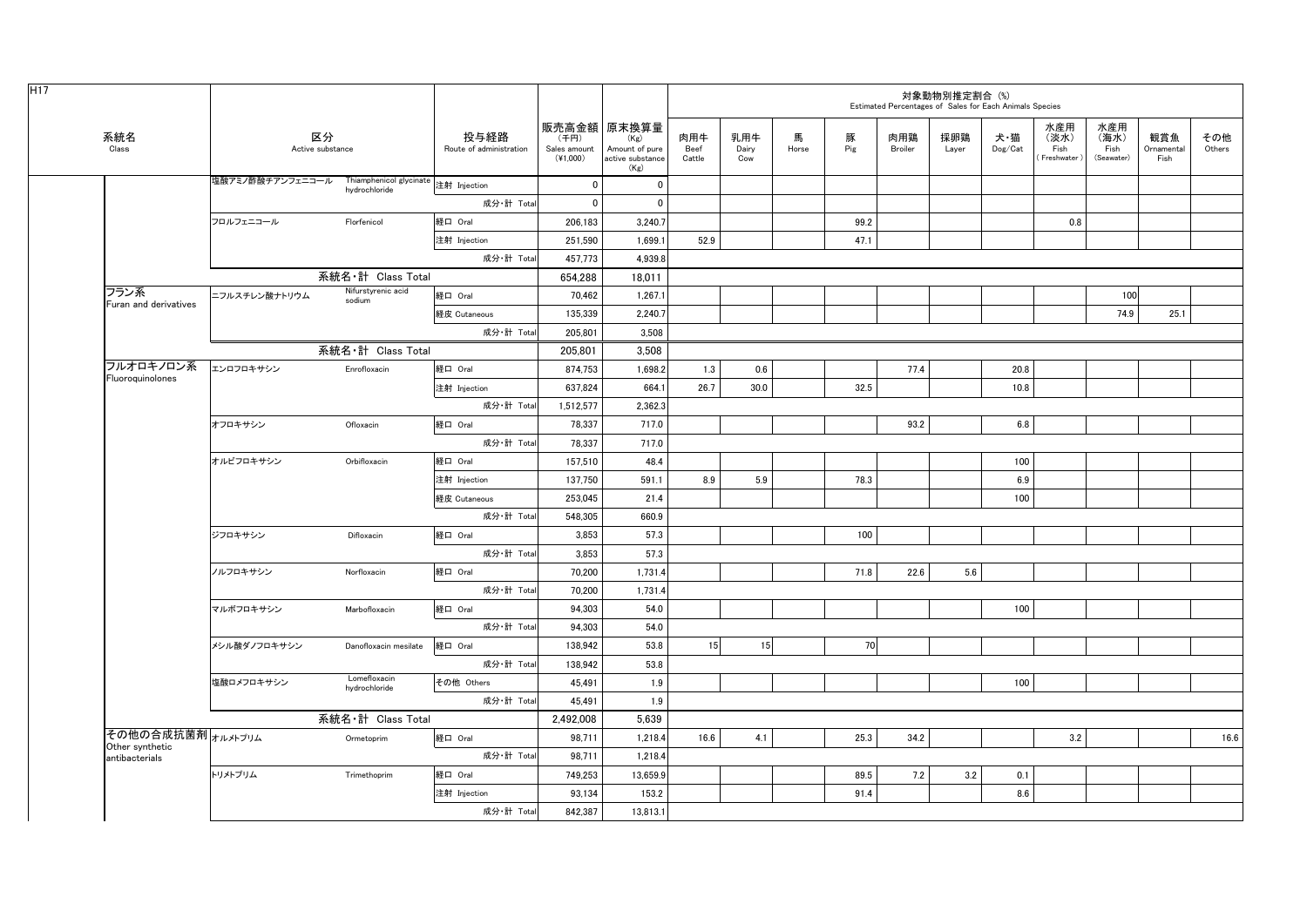| H <sub>17</sub>      |                               |             |                                |                                 |                                    |                                                                   |                       |                     |            |          | Estimated Percentages of Sales for Each Animals Species | 対象動物別推定割合(%) |                                    |                                     |                                   |                           |               |
|----------------------|-------------------------------|-------------|--------------------------------|---------------------------------|------------------------------------|-------------------------------------------------------------------|-----------------------|---------------------|------------|----------|---------------------------------------------------------|--------------|------------------------------------|-------------------------------------|-----------------------------------|---------------------------|---------------|
|                      | 系統名<br>$\textsf{Class}$       |             | 区分<br>Active substance         | 投与経路<br>Route of administration | (千円)<br>Sales amount<br>$(*1,000)$ | 販売高金額 原末換算量<br>(Kg)<br>Amount of pure<br>active substance<br>(Kg) | 肉用牛<br>Beef<br>Cattle | 乳用牛<br>Dairy<br>Cow | 馬<br>Horse | 豚<br>Pig | 肉用鶏<br>Broiler                                          | 採卵鶏<br>Layer | 犬・猫<br>$\mathsf{Dog}/\mathsf{Cat}$ | 水産用<br>(淡水)<br>Fish<br>(Freshwater) | 水産用<br>(海水)<br>Fish<br>(Seawater) | 観賞魚<br>Ornamental<br>Fish | その他<br>Others |
|                      |                               | ミロキサシン      | Miloxacin                      | 経口 Oral                         | 357                                | 22.3                                                              |                       |                     |            |          |                                                         |              |                                    | 100                                 |                                   |                           |               |
|                      |                               |             |                                | 成分·計 Total                      | 357                                | 22.3                                                              |                       |                     |            |          |                                                         |              |                                    |                                     |                                   |                           |               |
|                      |                               |             | 系統名·計 Class Total              |                                 | 941,455                            | 15,054                                                            |                       |                     |            |          |                                                         |              |                                    |                                     |                                   |                           |               |
| 駆虫剤<br>Anthelmintics | アベルメクチン系<br>Avermectins       | イベルメクチン     | Ivermectin                     | 経口 Oral                         | 2,410,774                          | 91.5                                                              |                       |                     | 16.5       | 81.9     |                                                         |              | 1.6                                |                                     |                                   |                           |               |
|                      |                               |             |                                | 注射 Injection                    | 183,560                            | 39.2                                                              | 57.9                  | 7.7                 |            | 34.3     |                                                         |              |                                    |                                     |                                   |                           |               |
|                      |                               |             |                                | 経皮 Cutaneous                    | 185,239                            | 155.5                                                             | 96.9                  | 3.1                 |            |          |                                                         |              |                                    |                                     |                                   |                           |               |
|                      |                               |             |                                | 成分·計 Total                      | 2,779,573                          | 286.2                                                             |                       |                     |            |          |                                                         |              |                                    |                                     |                                   |                           |               |
|                      |                               | セラメクチン      | Selamectin                     | 経皮 Cutaneous                    | 213,800                            | 16.0                                                              |                       |                     |            |          |                                                         |              | 100                                |                                     |                                   |                           |               |
|                      |                               |             |                                | 成分·計 Total                      | 213,800                            | 16.0                                                              |                       |                     |            |          |                                                         |              |                                    |                                     |                                   |                           |               |
|                      |                               | ドラメクチン      | Doramectin                     | 注射 Injection                    | 201,878                            | 26.1                                                              | 10                    |                     |            | 90       |                                                         |              |                                    |                                     |                                   |                           |               |
|                      |                               |             |                                | 成分·計 Total                      | 201,878                            | 26.1                                                              |                       |                     |            |          |                                                         |              |                                    |                                     |                                   |                           |               |
|                      |                               | ミルベマイシンオキシム | Miblemycin oxime               | 経口 Oral                         | 1,949,419                          | 30.7                                                              |                       |                     |            |          |                                                         |              | 100                                |                                     |                                   |                           |               |
|                      |                               |             |                                | 成分·計 Total                      | 1,949,419                          | 30.7                                                              |                       |                     |            |          |                                                         |              |                                    |                                     |                                   |                           |               |
|                      |                               | モキシデクチン     | Moxidectin                     | 経口 Oral                         | 865,003                            | 0.2                                                               |                       |                     |            |          |                                                         |              | 100                                |                                     |                                   |                           |               |
|                      |                               |             |                                | 注射 Injection                    | 103,766                            | 0.6                                                               |                       |                     |            |          |                                                         |              | 100                                |                                     |                                   |                           |               |
|                      |                               |             |                                | 経皮 Cutaneous                    | 90.571                             | 34.8                                                              | 30                    | 70                  |            |          |                                                         |              |                                    |                                     |                                   |                           |               |
|                      |                               |             |                                | 成分·計 Total                      | 1,059,340                          | 35.6                                                              |                       |                     |            |          |                                                         |              |                                    |                                     |                                   |                           |               |
|                      |                               | ラチデクチン      | Latidectin                     | 経皮 Cutaneous                    | $^{\circ}$                         | $\mathbf 0$                                                       |                       |                     |            |          |                                                         |              |                                    |                                     |                                   |                           |               |
|                      |                               |             |                                | 成分·計 Tota                       | $\Omega$                           | $^{\circ}$                                                        |                       |                     |            |          |                                                         |              |                                    |                                     |                                   |                           |               |
|                      |                               |             | 系統名·計 Class Total              |                                 | 6,204,010                          | 394.7                                                             |                       |                     |            |          |                                                         |              |                                    |                                     |                                   |                           |               |
|                      | チアベンダゾール系<br>Tiabendazole and | トリクラベンダゾール  | Triclabendazole                | 経口 Oral                         | 27,122                             | 670.4                                                             | 50                    | 50                  |            |          |                                                         |              |                                    |                                     |                                   |                           |               |
|                      | derivatives                   |             |                                | 成分·計 Total                      | 27,122                             | 670.4                                                             |                       |                     |            |          |                                                         |              |                                    |                                     |                                   |                           |               |
|                      |                               | フェンベンダゾール   | Fenbendazol                    | 経口 Oral                         | 108,850                            | 3,023.6                                                           |                       |                     |            | 100      |                                                         |              |                                    |                                     |                                   |                           |               |
|                      |                               |             |                                | 成分·計 Total                      | 108,850                            | 3,023.6                                                           |                       |                     |            |          |                                                         |              |                                    |                                     |                                   |                           |               |
|                      |                               | フルベンダゾール    | Flubendazole                   | 経口 Oral                         | 17,701                             | 281.9                                                             | $\overline{4}$        | 3                   |            | 94       |                                                         |              |                                    |                                     |                                   |                           |               |
|                      |                               |             |                                | 成分·計 Tota                       | 17,701                             | 281.9                                                             |                       |                     |            |          |                                                         |              |                                    |                                     |                                   |                           |               |
|                      |                               |             | 系統名·計 Class Total              |                                 | 153,673                            | 3,976                                                             |                       |                     |            |          |                                                         |              |                                    |                                     |                                   |                           |               |
|                      | ピペラジン系                        | アジピン酸ピペラジン  | Piperazine adipate             | 経口 Oral                         | 5,858                              | 1,169.5                                                           |                       |                     |            | 98.3     |                                                         |              | 1.7                                |                                     |                                   |                           |               |
|                      | Piperazines                   |             |                                | 成分·計 Total                      | 5,858                              | 1,169.5                                                           |                       |                     |            |          |                                                         |              |                                    |                                     |                                   |                           |               |
|                      |                               | クエン酸ピペラジン   | Piperazine citrate             | 経口 Oral                         | 47,375                             | 718.6                                                             |                       |                     | 1.4        |          |                                                         |              | 98.6                               |                                     |                                   |                           |               |
|                      |                               |             |                                | 成分·計 Total                      | 47,375                             | 718.6                                                             |                       |                     |            |          |                                                         |              |                                    |                                     |                                   |                           |               |
|                      |                               | 二硫化炭素ピペラジン  | Piperazine carbon<br>disulfide | 経口 Oral                         | $\mathbf 0$                        | $\mathbf 0$                                                       |                       |                     |            |          |                                                         |              |                                    |                                     |                                   |                           |               |
|                      |                               |             |                                | 成分·計 Total                      | $\mathbf 0$                        | $\mathbf 0$                                                       |                       |                     |            |          |                                                         |              |                                    |                                     |                                   |                           |               |
|                      |                               | 硫酸ピペラジン     | Piperazine sulfate             | 経口 Oral                         | 3,363                              | 1,990.0                                                           |                       |                     | 2.0        | 6.0      | 43.0                                                    | 49.0         |                                    |                                     |                                   |                           |               |
|                      |                               |             |                                | 成分·計 Total                      | 3,363                              | 1,990.0                                                           |                       |                     |            |          |                                                         |              |                                    |                                     |                                   |                           |               |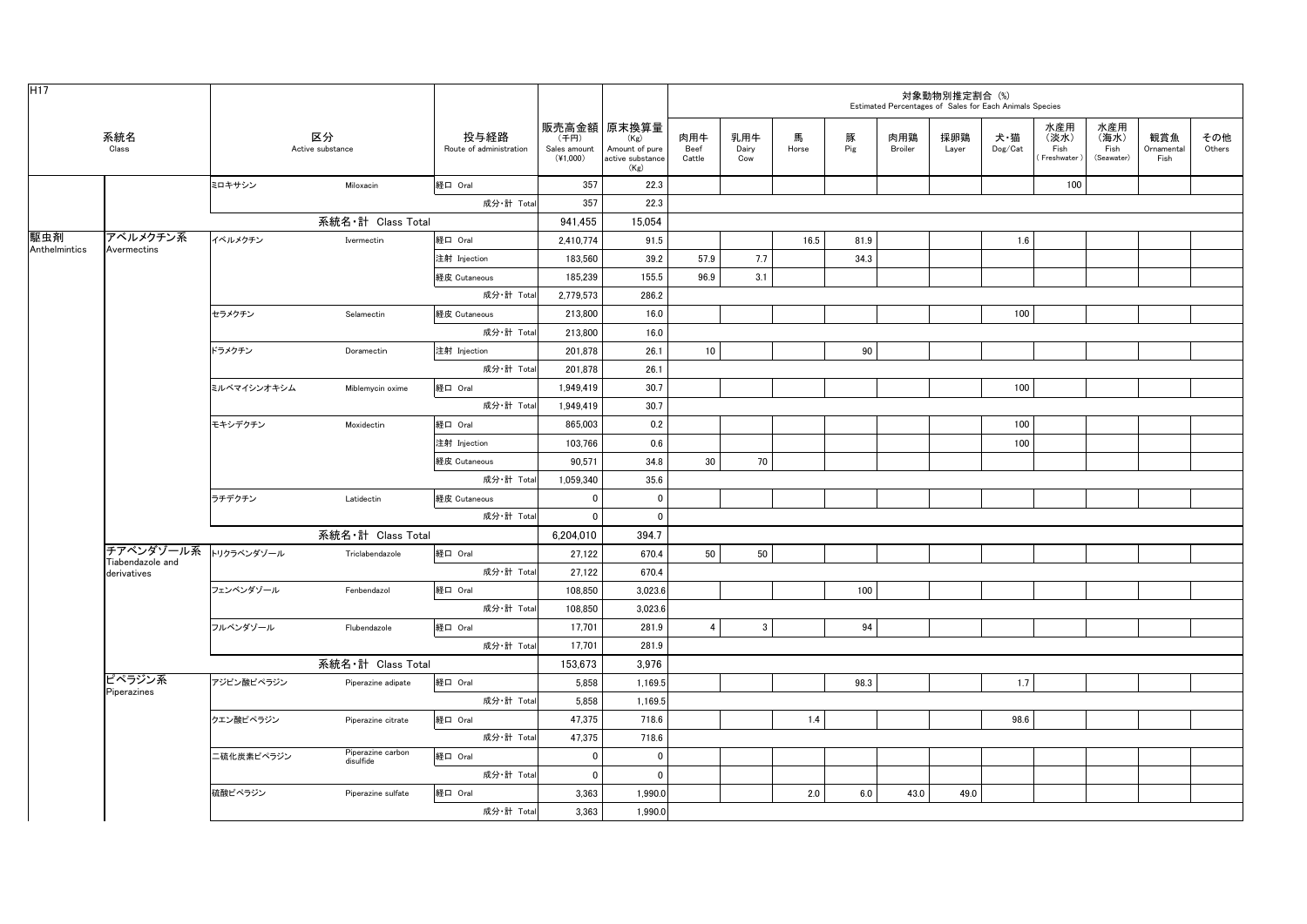| H17 |                                       |          |                        |                                 |                                    |                                                                   |                       |                     |            |          |                | 対象動物別推定割合 (%)<br>Estimated Percentages of Sales for Each Animals Species |                                    |                                    |                                   |                           |               |
|-----|---------------------------------------|----------|------------------------|---------------------------------|------------------------------------|-------------------------------------------------------------------|-----------------------|---------------------|------------|----------|----------------|--------------------------------------------------------------------------|------------------------------------|------------------------------------|-----------------------------------|---------------------------|---------------|
|     | 系統名<br>Class                          |          | 区分<br>Active substance | 投与経路<br>Route of administration | (千円)<br>Sales amount<br>$(*1,000)$ | 販売高金額 原末換算量<br>(Kg)<br>Amount of pure<br>active substance<br>(Kg) | 肉用牛<br>Beef<br>Cattle | 乳用牛<br>Dairy<br>Cow | 馬<br>Horse | 豚<br>Pig | 肉用鶏<br>Broiler | 採卵鶏<br>Layer                                                             | 犬・猫<br>$\mathsf{Dog}/\mathsf{Cat}$ | 水産用<br>(淡水)<br>Fish<br>Freshwater) | 水産用<br>(海水)<br>Fish<br>(Seawater) | 観賞魚<br>Ornamental<br>Fish | その他<br>Others |
|     |                                       | リン酸ピペラジン | Piperazine sulfate     | 経口 Oral                         | 1,103                              | 33.8                                                              |                       |                     |            |          |                |                                                                          |                                    |                                    |                                   |                           | 100           |
|     |                                       |          |                        | 成分·計 Total                      | 1,103                              | 33.8                                                              |                       |                     |            |          |                |                                                                          |                                    |                                    |                                   |                           |               |
|     |                                       |          | 系統名·計 Class Total      |                                 | 57,699                             | 3,912                                                             |                       |                     |            |          |                |                                                                          |                                    |                                    |                                   |                           |               |
|     | その他の駆虫剤<br><b>Other Anthelmintics</b> | 塩酸レバミゾール | Levamisole HCI         | 経口 Oral                         | 26,752                             | 420.0                                                             | 14.9                  | 4.1                 |            | 42.4     | 4.8            | 2.7                                                                      |                                    |                                    |                                   |                           | 31.1          |
|     |                                       |          |                        | 成分·計 Total                      | 26,752                             | 420.0                                                             |                       |                     |            |          |                |                                                                          |                                    |                                    |                                   |                           |               |
|     |                                       | レバミゾール   | Levamisole             | 経皮 Cutaneous                    | $\mathbf 0$                        | $\mathbf 0$                                                       |                       |                     |            |          |                |                                                                          |                                    |                                    |                                   |                           |               |
|     |                                       |          |                        | 成分·計 Total                      | 0                                  | $\mathbf 0$                                                       |                       |                     |            |          |                |                                                                          |                                    |                                    |                                   |                           |               |
|     |                                       | オキシクロザニド | Oxyclozanide           | 経口 Oral                         | $\mathbf 0$                        | $\mathbf 0$                                                       |                       |                     |            |          |                |                                                                          |                                    |                                    |                                   |                           |               |
|     |                                       |          |                        | 成分·計 Total                      | $\mathbf 0$                        | $\mathbf 0$                                                       |                       |                     |            |          |                |                                                                          |                                    |                                    |                                   |                           |               |
|     |                                       | カマラ      | Kamala                 | 経口 Oral                         | 1,931                              | 5.9                                                               |                       |                     |            |          |                |                                                                          | 100                                |                                    |                                   |                           |               |
|     |                                       |          |                        | 成分·計 Total                      | 1,931                              | 5.9                                                               |                       |                     |            |          |                |                                                                          |                                    |                                    |                                   |                           |               |
|     |                                       | サントニン    | Santonin               | 経口 Oral                         | 36,642                             | 20.9                                                              |                       |                     |            |          |                |                                                                          | 100                                |                                    |                                   |                           |               |
|     |                                       |          |                        | 成分·計 Total                      | 36,642                             | 20.9                                                              |                       |                     |            |          |                |                                                                          |                                    |                                    |                                   |                           |               |
|     |                                       | ジソフェノール  | Disophenol             | 注射 Injection                    | $\mathbf 0$                        | $\mathbf 0$                                                       |                       |                     |            |          |                |                                                                          |                                    |                                    |                                   |                           |               |
|     |                                       |          |                        | 成分·計 Total                      | $\mathbf 0$                        | $\mathbf 0$                                                       |                       |                     |            |          |                |                                                                          |                                    |                                    |                                   |                           |               |
|     |                                       | スチボフェン   | Stibophen              | 経口 Oral                         | $\mathbf 0$                        | $\mathbf 0$                                                       |                       |                     |            |          |                |                                                                          |                                    |                                    |                                   |                           |               |
|     |                                       |          |                        | 成分·計 Total                      | $\mathbf 0$                        | $\mathbf 0$                                                       |                       |                     |            |          |                |                                                                          |                                    |                                    |                                   |                           |               |
|     |                                       | ニトロキシニル  | Nitroxinil             | 注射 Injection                    | 2,693                              | 20.1                                                              | 80                    | 20                  |            |          |                |                                                                          |                                    |                                    |                                   |                           |               |
|     |                                       |          |                        | 成分·計 Total                      | 2,693                              | 20.1                                                              |                       |                     |            |          |                |                                                                          |                                    |                                    |                                   |                           |               |
|     |                                       | 酒石酸モランテル | Morantel tartrate      | 経口 Oral                         | $\mathbf 0$                        | $\mathbf 0$                                                       |                       |                     |            |          |                |                                                                          |                                    |                                    |                                   |                           |               |
|     |                                       |          |                        | 成分·計 Total                      | $\mathbf 0$                        | $\mathbf 0$                                                       |                       |                     |            |          |                |                                                                          |                                    |                                    |                                   |                           |               |
|     |                                       | トリブロムサラン | Tribromsalan           | 経口 Oral                         | $\mathbf{0}$                       | $\mathbf{0}$                                                      |                       |                     |            |          |                |                                                                          |                                    |                                    |                                   |                           |               |
|     |                                       |          |                        | 成分·計 Total                      | $\mathbf 0$                        | $\mathbf 0$                                                       |                       |                     |            |          |                |                                                                          |                                    |                                    |                                   |                           |               |
|     |                                       | パモ酸ピランテル | Pyrantel pamoate       | 経口 Oral                         | 2,000,625                          | 3,280.3                                                           |                       |                     | 9.1        |          |                |                                                                          | 90.9                               |                                    |                                   |                           |               |
|     |                                       |          |                        | 成分·計 Total                      | 2,000,625                          | 3,280.3                                                           |                       |                     |            |          |                |                                                                          |                                    |                                    |                                   |                           |               |
|     |                                       | フェノチアジン  | Phenithizine           | 経口 Oral                         | 1,103                              | 96.8                                                              |                       |                     |            |          |                |                                                                          |                                    |                                    |                                   |                           | 100           |
|     |                                       |          |                        | 成分·計 Total                      | 1,103                              | 96.8                                                              |                       |                     |            |          |                |                                                                          |                                    |                                    |                                   |                           |               |
|     |                                       | フェバンテル   | Febantel               | 経口 Oral                         | 192,546                            | 960.1                                                             |                       |                     |            |          |                |                                                                          | 4.5                                |                                    | 95.5                              |                           |               |
|     |                                       |          |                        | 成分·計 Total                      | 192,546                            | 960.1                                                             |                       |                     |            |          |                |                                                                          |                                    |                                    |                                   |                           |               |
|     |                                       | プラジクアンテル | Praziquantel           | 経口 Oral                         | 356,881                            | 5,212.5                                                           |                       |                     |            |          |                |                                                                          | 0.1                                |                                    | 99.9                              |                           |               |
|     |                                       |          |                        | 注射 Injection                    | 23,160                             | 2.2                                                               |                       |                     |            |          |                |                                                                          | 100                                |                                    |                                   |                           |               |
|     |                                       |          |                        | 成分·計 Total                      | 380,041                            | 5,214.7                                                           |                       |                     |            |          |                |                                                                          |                                    |                                    |                                   |                           |               |
|     |                                       | ブロムフェノホス | Bromofenofos           | 経口 Oral                         | 7,412                              | 202.1                                                             | 40                    | 60                  |            |          |                |                                                                          |                                    |                                    |                                   |                           |               |
|     |                                       |          |                        | 成分·計 Total                      | 7,412                              | 202.1                                                             |                       |                     |            |          |                |                                                                          |                                    |                                    |                                   |                           |               |
|     |                                       | マクリ      | Makli (Digenea)        | 経口 Oral                         | 1,931                              | 17.7                                                              |                       |                     |            |          |                |                                                                          | 100                                |                                    |                                   |                           |               |
|     |                                       |          |                        | 成分·計 Total                      | 1,931                              | 17.7                                                              |                       |                     |            |          |                |                                                                          |                                    |                                    |                                   |                           |               |
|     |                                       |          |                        |                                 |                                    |                                                                   |                       |                     |            |          |                |                                                                          |                                    |                                    |                                   |                           |               |